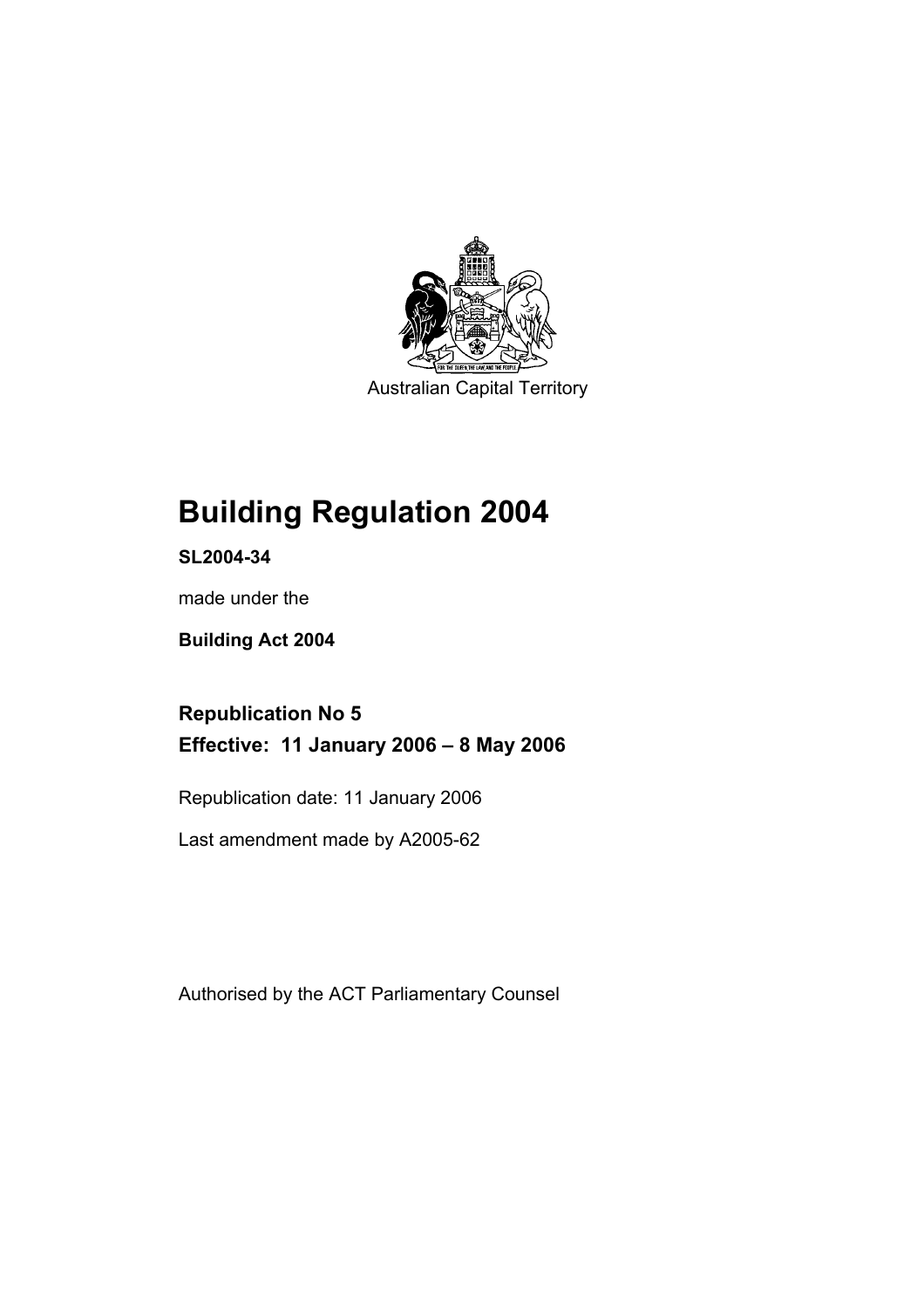## **About this republication**

#### **The republished law**

This is a republication of the *Building Regulation 2004*, made under the *Building Act 2004* (including any amendment made under the *Legislation Act 2001*, part 11.3 (Editorial changes)) as in force on 11 January 2006*.* It also includes any amendment, repeal or expiry affecting the republished law to 11 January 2006.

The legislation history and amendment history of the republished law are set out in endnotes 3 and 4.

### **Kinds of republications**

The Parliamentary Counsel's Office prepares 2 kinds of republications of ACT laws (see the ACT legislation register at www.legislation.act.gov.au):

- authorised republications to which the *Legislation Act 2001* applies
- unauthorised republications.

The status of this republication appears on the bottom of each page.

### **Editorial changes**

The *Legislation Act 2001*, part 11.3 authorises the Parliamentary Counsel to make editorial amendments and other changes of a formal nature when preparing a law for republication. Editorial changes do not change the effect of the law, but have effect as if they had been made by an Act commencing on the republication date (see *Legislation Act 2001*, s 115 and s 117). The changes are made if the Parliamentary Counsel considers they are desirable to bring the law into line, or more closely into line, with current legislative drafting practice.

This republication does not include amendments made under part 11.3 (see endnote 1).

#### **Uncommenced provisions and amendments**

If a provision of the republished law has not commenced or is affected by an uncommenced amendment, the symbol  $\mathbf{U}$  appears immediately before the provision heading. The text of the uncommenced provision or amendment appears only in the last endnote.

#### **Modifications**

If a provision of the republished law is affected by a current modification, the symbol  $\mathbf{M}$ appears immediately before the provision heading. The text of the modifying provision appears in the endnotes. For the legal status of modifications, see *Legislation Act 2001*, section 95.

#### **Penalties**

The value of a penalty unit for an offence against this republished law at the republication date is—

- (a) if the person charged is an individual—\$100; or
- (b) if the person charged is a corporation—\$500.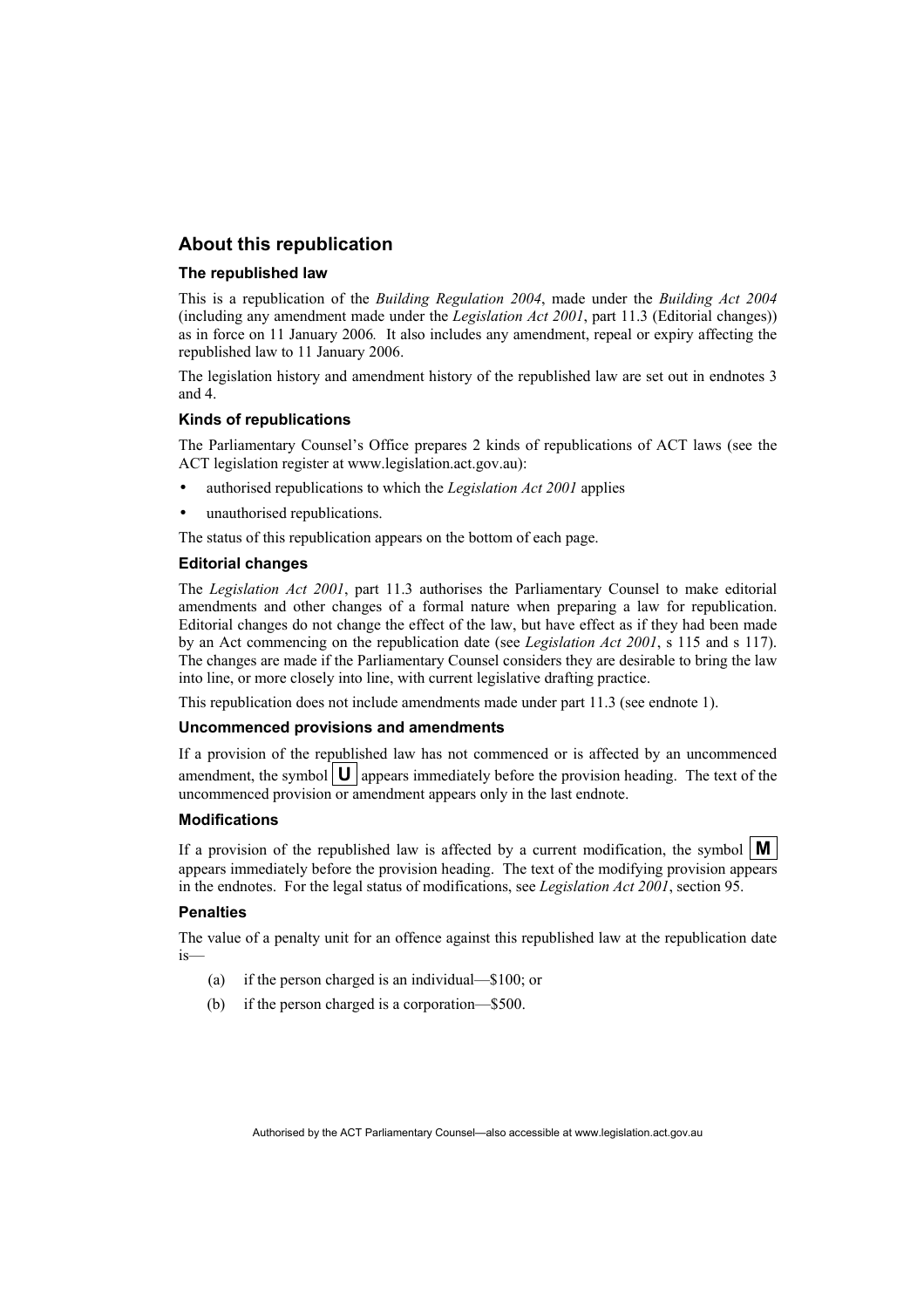

Australian Capital Territory

# **Building Regulation 2004**

made under the

**Building Act 2004** 

## **Contents**

| 1  | Name of regulation                                                    | 2          |
|----|-----------------------------------------------------------------------|------------|
| 2  | Dictionary                                                            | 2          |
| 3  | <b>Notes</b>                                                          | 2          |
| 4  | Offences against regulation—application of Criminal Code etc          | 2          |
| 4A | Meaning of building work—Act, $s \ 6 \ (2) \ (a)$ and (b)             | 3          |
| 4B | Meaning of specialist building work—Act, s 9 (b)                      | 3          |
| 5  | Exempt buildings—Act, s 12                                            | 3          |
| 6  | Buildings to which Act does not apply—Act, s 13 (2)                   | 6          |
| 7  | Exempt building work—Act, s 15 (b) and s 83 (b)                       |            |
| 8  | Criteria for appointment of government certifier-Act, s 20 (4)        | 8          |
| 9  | Copies of plans for building approval applications—Act, s 26 (2) (a)  | 9          |
| 10 | General requirements for building approval applications—Act, s 26 (3) | 9          |
| R5 | <b>Building Regulation 2004</b>                                       | contents 1 |

11/01/06 Building Regulation 2004 Effective: 11/01/06-08/05/06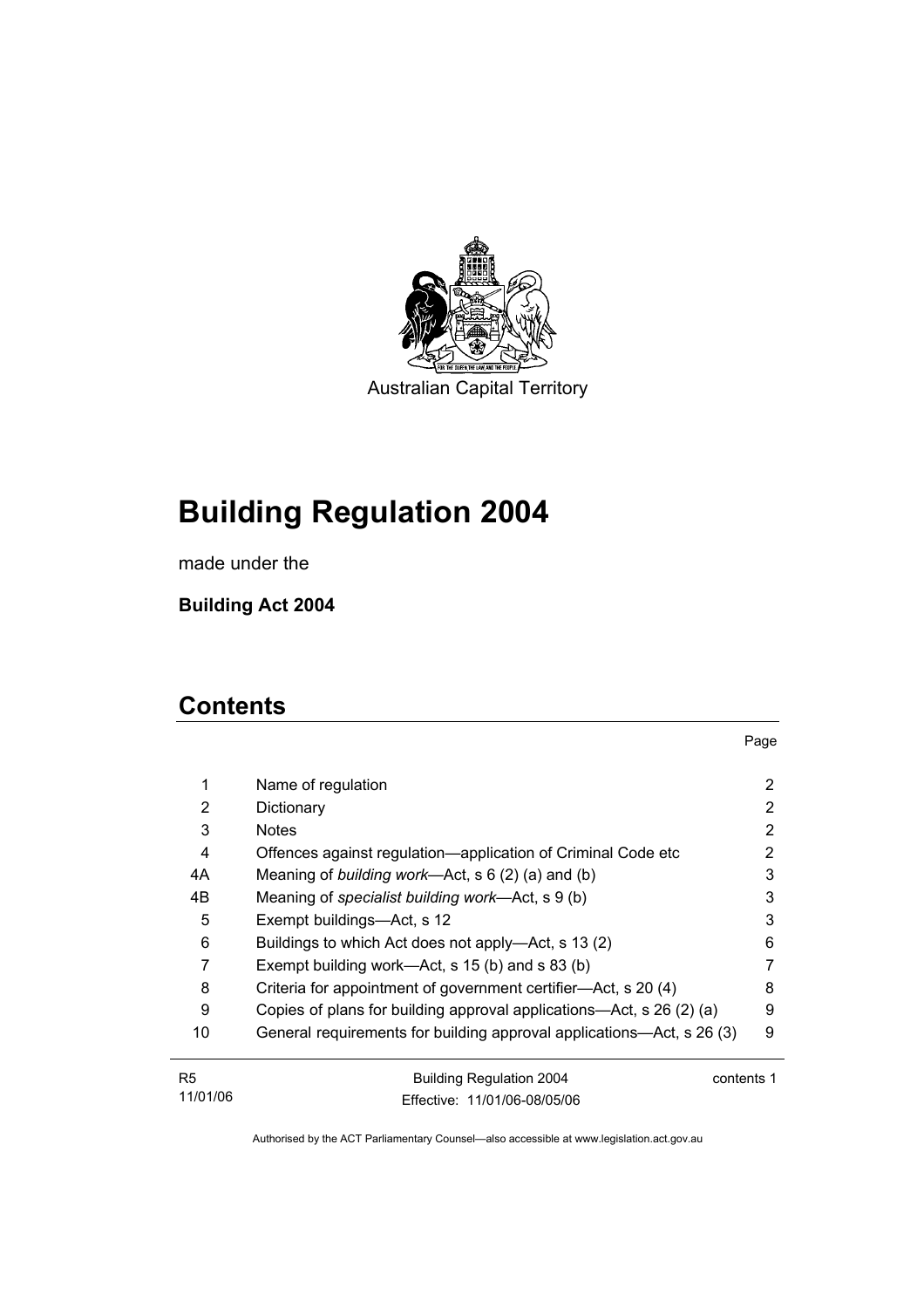|     |                                                                                    | Page              |
|-----|------------------------------------------------------------------------------------|-------------------|
| 11  | Building approval for building erection or alteration—Act, s 26 (3)                | 9                 |
| 12  | Building approval for removal or demolition of buildings—Act, s 26 (3)             | 11                |
| 12A | Building approval for asbestos removal—Act, s 26 (3)                               | $12 \overline{ }$ |
| 13  | General requirements for plans—Act, s 27 (1) (a)                                   | 12                |
| 14  | Requirements for plans for alteration or erection of building-Act,<br>s 27 (1) (a) | 14                |
| 14A | Requirements for plans for asbestos removal—Act, s 27 (1) (a)                      | 15                |
| 15  | Consultation and consent—Act, s 27 (1) (b)                                         | 16                |
| 16  | Substantial alteration-Act, s 29 (2) (a)                                           | 18                |
| 16A | Unaltered parts that need not comply with building code—Act,<br>s 29 (2) (b)       | 20                |
| 17  | Significantly different from plan amendment—Act, s 32 (4)                          | 24                |
| 18  | Considerations about whether work done in proper way-Act, s 42 (2)                 | 25                |
| 19  | Considerations about whether work done in skilful way—Act, s 42 (2)                | 27                |
| 20  | Stages of building work—Act, s 43 (1)                                              | 27                |
| 21  | Alternative to new survey plan—Act, s $43$ (2) (a) (ii)                            | 28                |
| 22  | Consent or approval on completion of building work—Act, s 48 (2) (d)               | 29                |
| 23  | Residential building work to which Act, pt 6 does not apply                        | 29                |
| 24  | End of statutory warranties-Act, s 88 (4)                                          | 29                |
| 25  | Residential building work minimum insurance—Act, s 90 (1) (b)                      | 30                |
| 26  | Residential building work period of insurance—Act, s 90 (1) (c) and (d)            | 30                |
| 27  | Residential building work period for claims—Act, s 90 (1) (i)                      | 30                |
| 28  | Amount insurer not liable for-Act, s 91 (1)                                        | 30                |
| 29  | If builder defaults and work less than deposit paid—Act, s 93 (3) (b)              | 30                |
| 29A | Building code—Act, s 136 (4)                                                       | 31                |
| 30  | Appealable decisions and relevant people—Act, s 146 (5)                            | 31                |
| 32  | Modifications of Act, pt 11-Act, s 179                                             | 33                |

## **Dictionary 34**

contents 2 Building Regulation 2004 Effective: 11/01/06-08/05/06

R5 11/01/06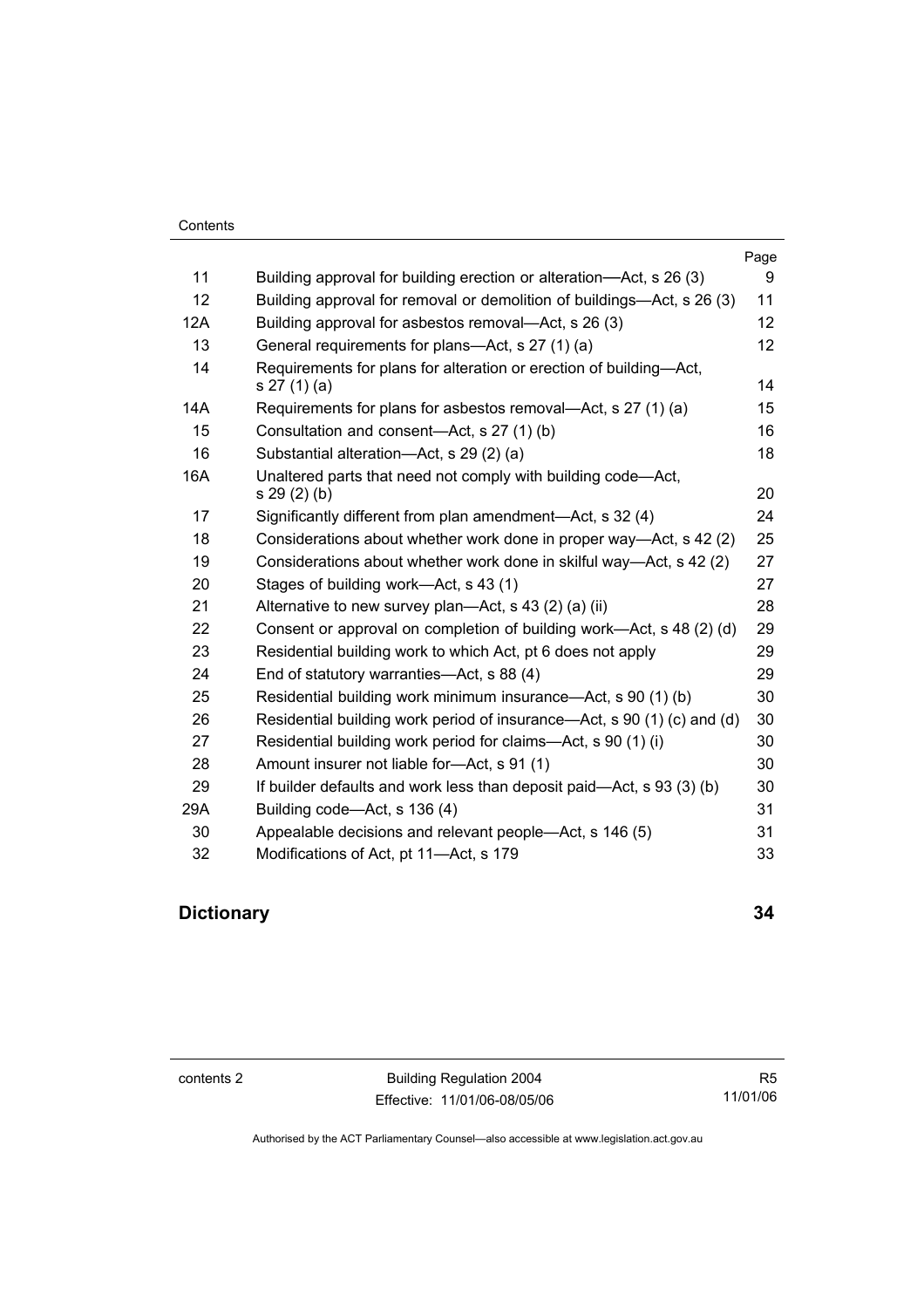|                 |                        | Contents |
|-----------------|------------------------|----------|
|                 |                        | Page     |
| <b>Endnotes</b> |                        |          |
| 1               | About the endnotes     | 35       |
| 2               | Abbreviation key       | 35       |
| 3               | Legislation history    | 36       |
| 4               | Amendment history      | 37       |
| 5               | Earlier republications | 38       |

R5 11/01/06

Building Regulation 2004 Effective: 11/01/06-08/05/06 contents 3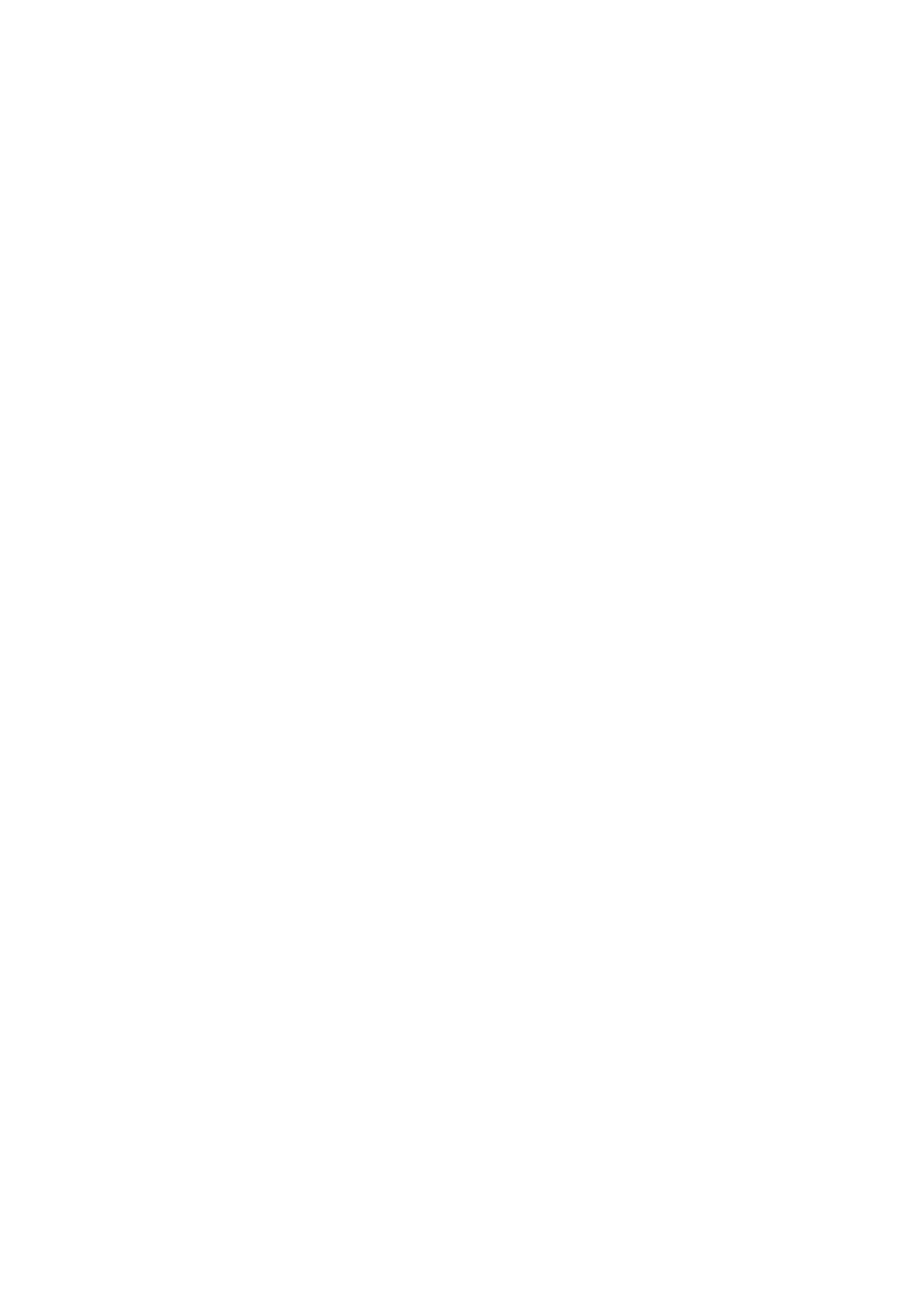

# **Building Regulation 2004**

made under the

I

**Building Act 2004** 

R5 11/01/06

Building Regulation 2004 Effective: 11/01/06-08/05/06 page 1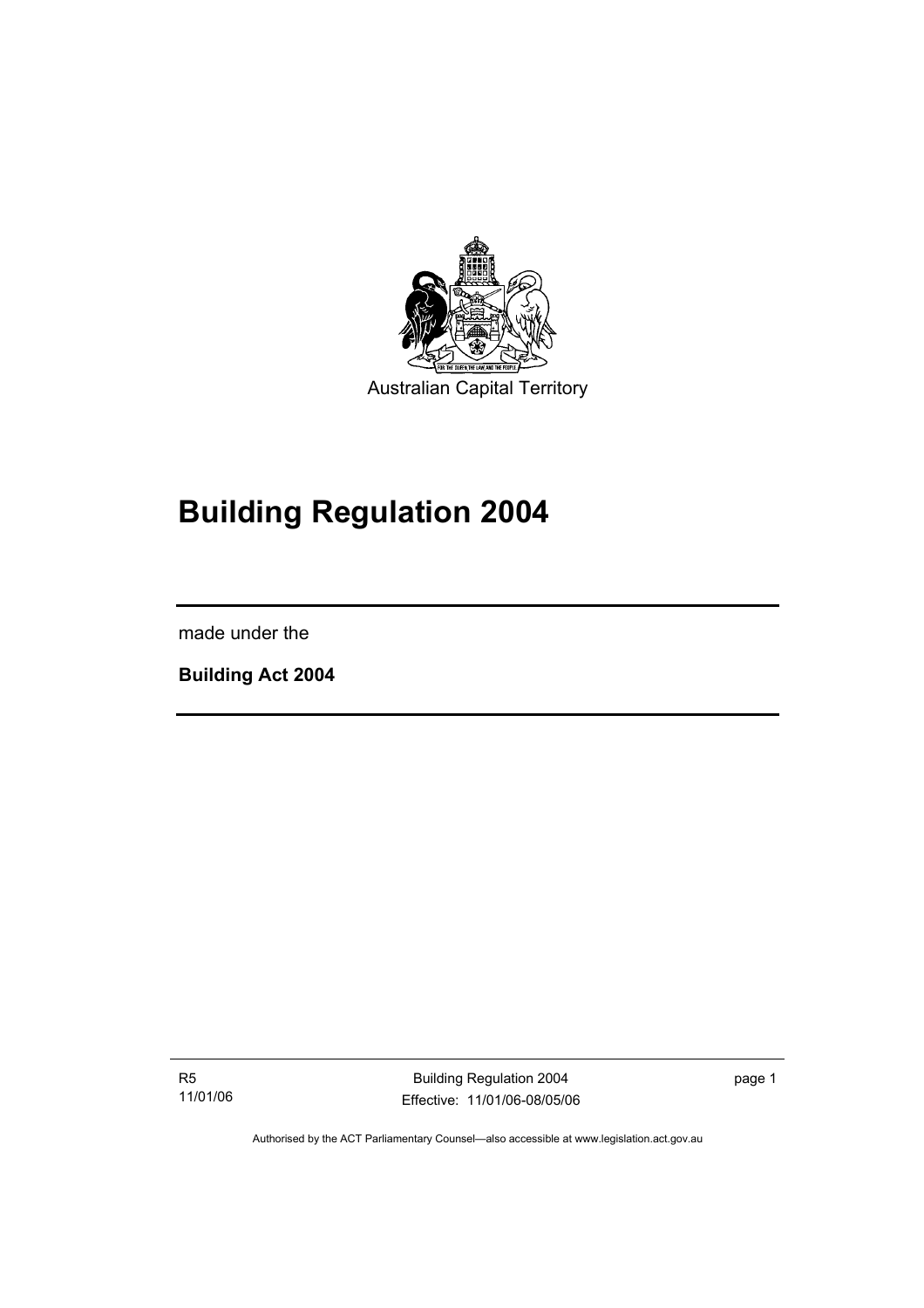## **1 Name of regulation**

This regulation is the *Building Regulation 2004*.

## **2 Dictionary**

The dictionary at the end of this regulation is part of this regulation.

*Note 1* The dictionary defines certain terms, and includes references (*signpost definitions*) to other terms defined elsewhere in this regulation or in other legislation.

> For example, the signpost definition '*asbestos*—see the *Dangerous Substances Act 2004*, section 47A.' means the term 'asbestos' is defined in that section and the definition applies to this regulation.

*Note 2* A definition in the dictionary (including a signpost definition) applies to the entire regulation unless the definition, or another provision of the regulation, provides otherwise or the contrary intention otherwise appears (see Legislation Act, s 155 and s 156 (1)).

## **3 Notes**

A note included in this regulation is explanatory and is not part of this regulation.

*Note* See the Legislation Act, s 127 (1), (4) and (5) for the legal status of notes.

## **4 Offences against regulation—application of Criminal Code etc**

Other legislation applies in relation to offences against this regulation.

*Note 1 Criminal Code*

The Criminal Code, ch 2 applies to all offences against this regulation (see Code, pt 2.1).

The chapter sets out the general principles of criminal responsibility (including burdens of proof and general defences), and defines terms used for offences to which the Code applies (eg *conduct*, *intention*, *recklessness* and *strict liability*).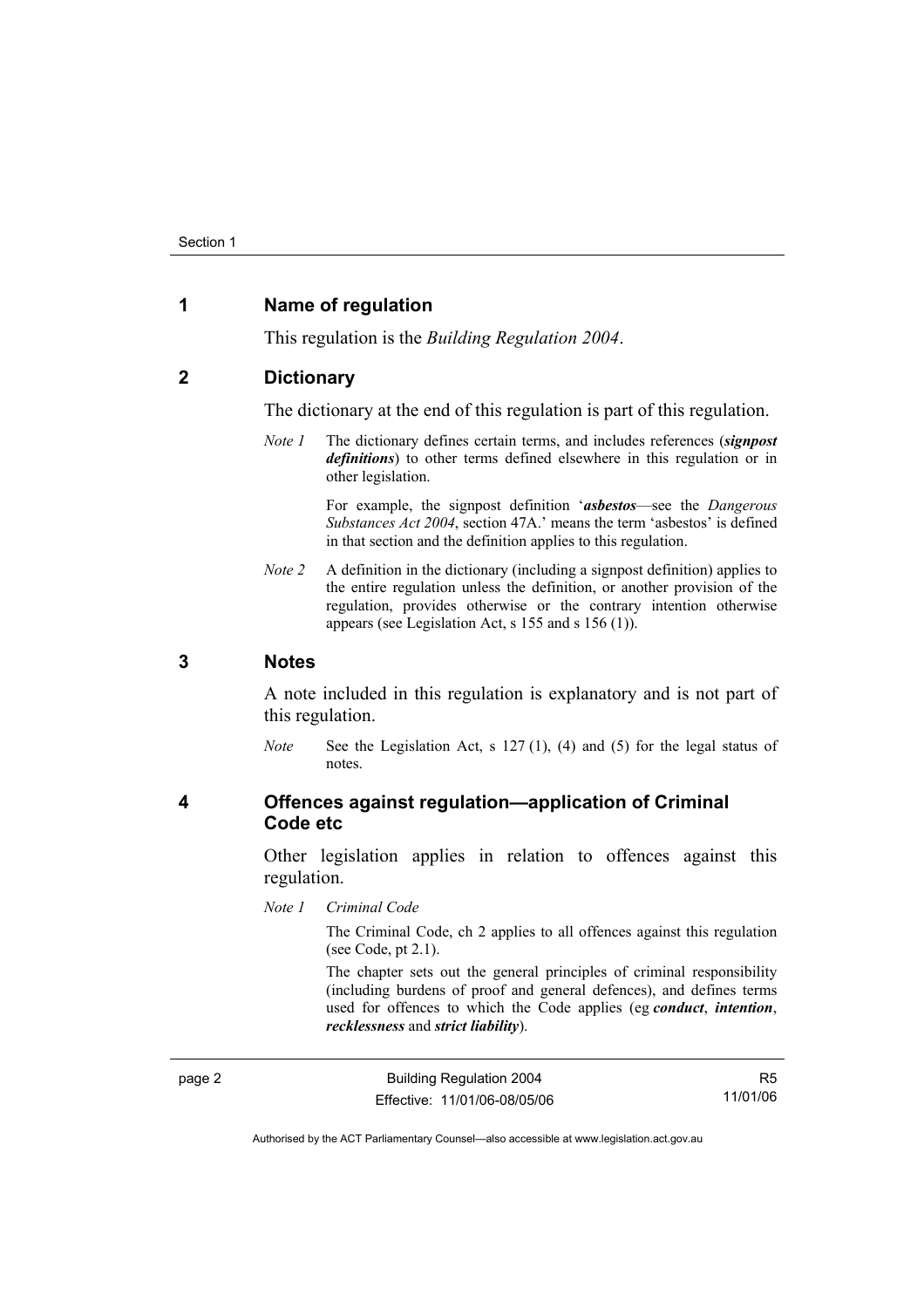#### *Note 2 Penalty units*

The Legislation Act, s 133 deals with the meaning of offence penalties that are expressed in penalty units.

## **4A Meaning of** *building work***—Act, s 6 (2) (a) and (b)**

- (1) *Building work* includes building work that involves the handling of asbestos or disturbance of loose asbestos.
- (2) The handling of asbestos, or disturbance of loose asbestos, by an inspector, for the purpose of taking a sample under the *Dangerous Substances Act 2004*, chapter 3A (Asbestos) is not *building work*.

### **Examples of handling of asbestos or disturbance of loose asbestos**

- 1 removal of asbestos
- 2 cutting a hole in a sheet of asbestos
- *Note* An example is part of the regulation, is not exhaustive and may extend, but does not limit, the meaning of the provision in which it appears (see Legislation Act, s 126 and s 132).

## **4B Meaning of** *specialist building work***—Act, s 9 (b)**

- (1) *Specialist building work* includes building work that involves the handling of asbestos or disturbance of loose asbestos.
- (2) For subsection (1), the handling of asbestos does not include the handling of stable asbestos cement sheeting that forms part of a residential building.

### **5 Exempt buildings—Act, s 12**

- (1) Each of the following is an exempt building:
	- (a) a fence or wall if—
		- (i) the height measured from any point on the fence or wall to the ground is not more than 1.8m, excluding any part of the structure that is in the ground; and
		- (ii) it does not form an integral part of an enclosure for a swimming pool;

| - R5     | <b>Building Regulation 2004</b> | page 3 |
|----------|---------------------------------|--------|
| 11/01/06 | Effective: 11/01/06-08/05/06    |        |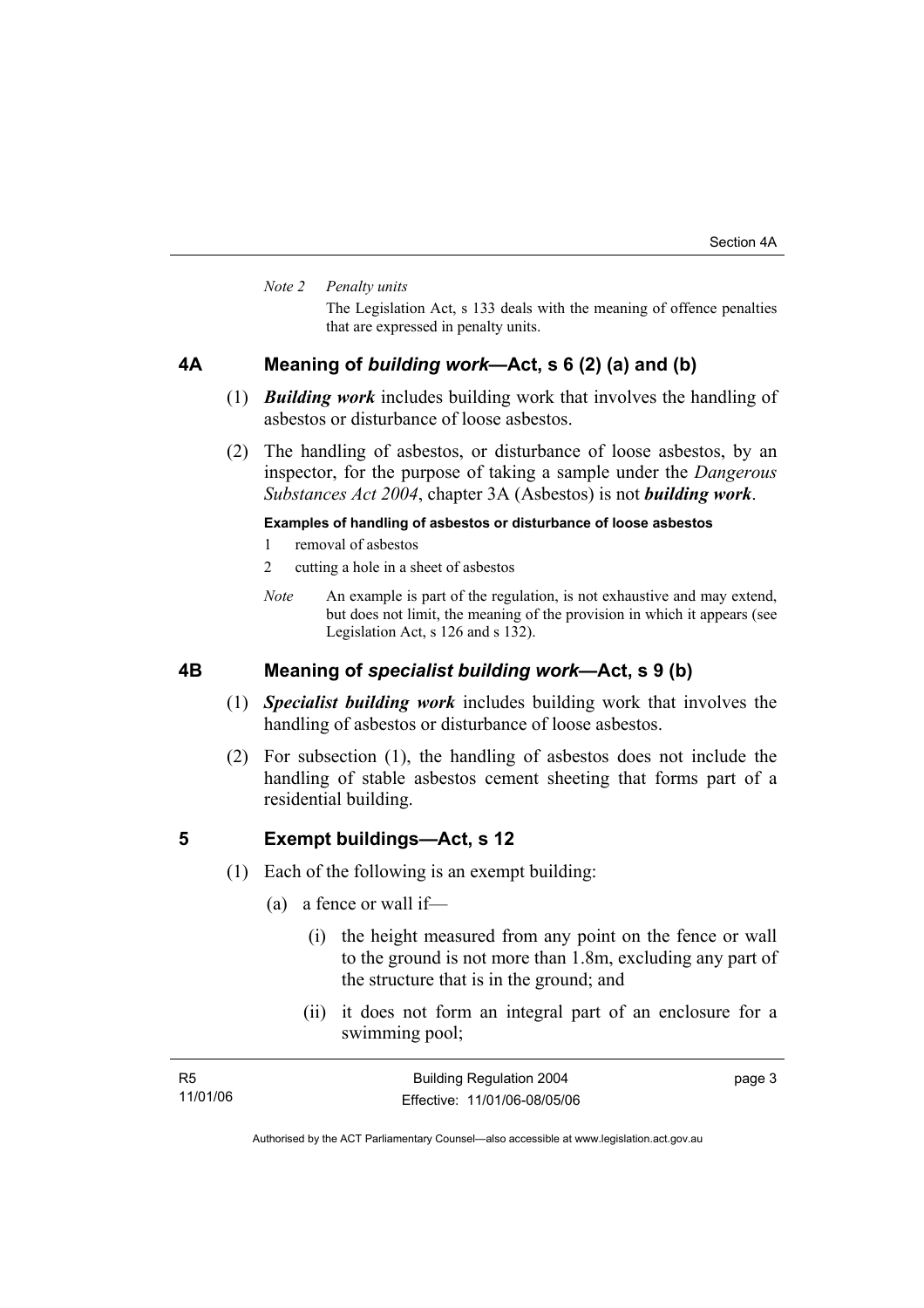page 4

- (b) a retaining wall if the height measured from any point at the top of the retaining wall to the lowest adjacent ground level is not more than 1.2m, excluding any part of the wall that is in the ground;
- (c) an outdoor deck, carport, pergola, porch, veranda, shelter, gazebo, shade structure or hail protection structure if—
	- (i) it has no wall; and
	- (ii) if it has a covering (including a sail or sail-like element)—the total covering area is  $25m^2$  or less; and
	- (iii) the height measured from any point on the structure to the ground is not more than 3m, excluding any part of the structure that is in the ground; and
	- (iv) the height measured from any point on top of any flooring of the structure to the ground is not more than 1m, excluding any part of the structure that is in the ground; and
	- (v) its framing does not have an unsupported span, including any cantilever, longer than 4m; and
- (d) a shed, gazebo, greenhouse or similar structure the roof area of which does not exceed  $10m^2$ ;

#### **Examples of similar structure**

conservatory, cubbyhouse, store, workshop, studio, outbuilding or class 10a building

- *Note* An example is part of this regulation, is not exhaustive and may extend, but does not limit, the meaning of the provision in which it appears (see Legislation Act, s 126 and s 132).
- (e) an antenna or aerial assembly, if—
	- (i) the height measured from the highest part of the assembly to the lowest is 5m or less, excluding any part of the assembly that is in the ground or is part of the building the assembly is mounted on; and

| Building Regulation 2004     | R5       |
|------------------------------|----------|
| Effective: 11/01/06-08/05/06 | 11/01/06 |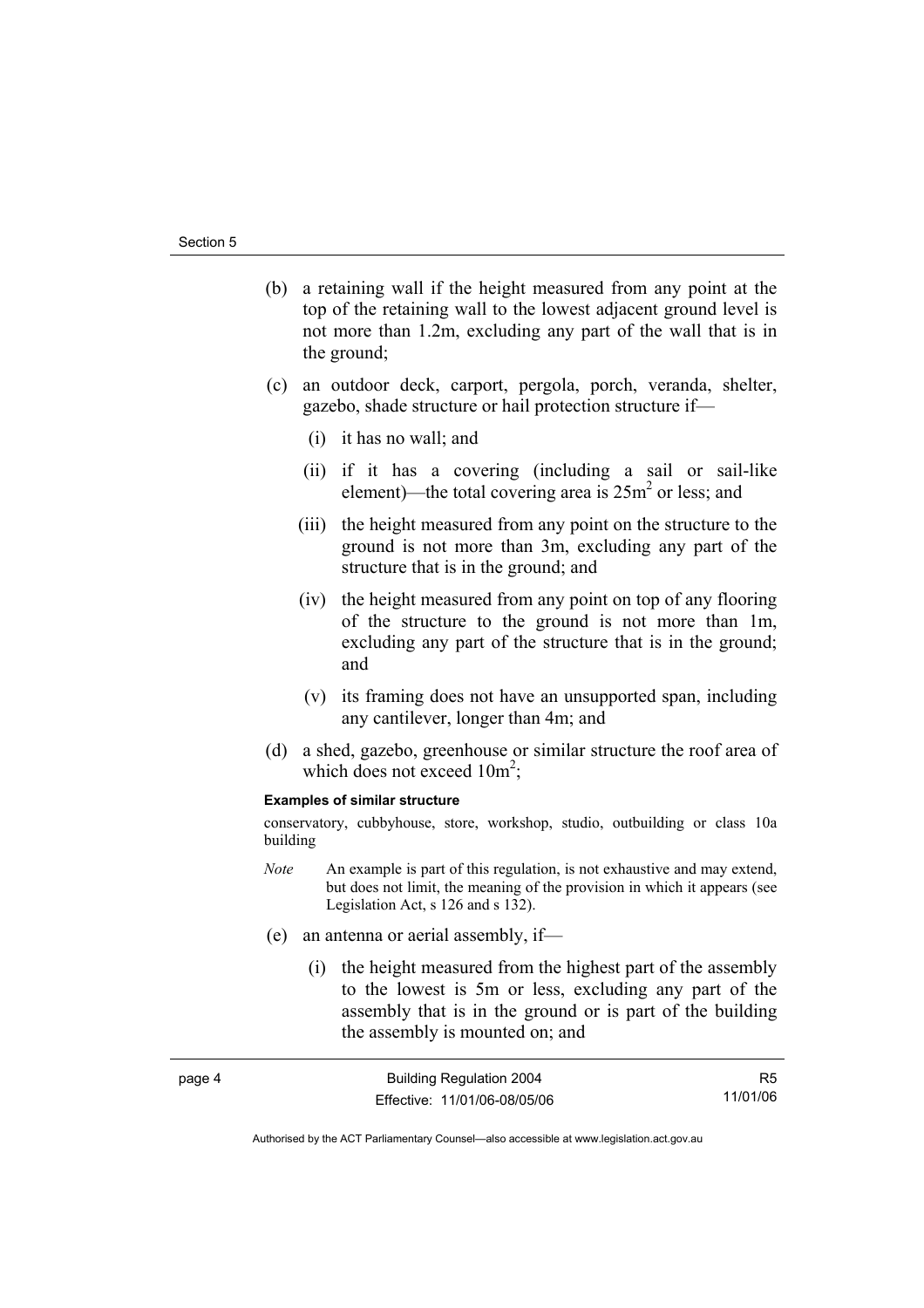- (ii) the assembly is a class 10b building;
- (f) an artificial pool, other than a bathtub, used, or for use, mainly for swimming, wading or bathing, that cannot hold water to a depth of more than 300mm;
- (g) an internal alteration to a building for which a certificate under the Act, part 5 (Building occupancy) has been issued, if the alteration does not change the classification of the building;
- (h) an outdoor pond if—
	- (i) it is not used, or for use, mainly for swimming, wading or bathing; and
	- (ii) the height measured from any point on the wall of the pond to the lowest point on the base of the pond is not more than 1.2m, excluding any part of the wall that is in the ground;
- (i) a structure (for example, a barbeque or letterbox) if—
- (i) it has a plan area not exceeding  $2m^2$ ; and
	- (ii) the height measured from any point on the structure to the ground is not more than 1.8m, excluding any part of it that is in the ground;
	- (j) a water tank if—
		- (i) it has a capacity not exceeding 17kL; and
		- (ii) the height measured from any point on the tank to the ground is not more than 2.4m, excluding any part of the tank that is in the ground;
	- (k) an amusement ride, device to which AS 3533 applies or a portable building or structure, including a tent, marquee, stall or booth, erected at a place if—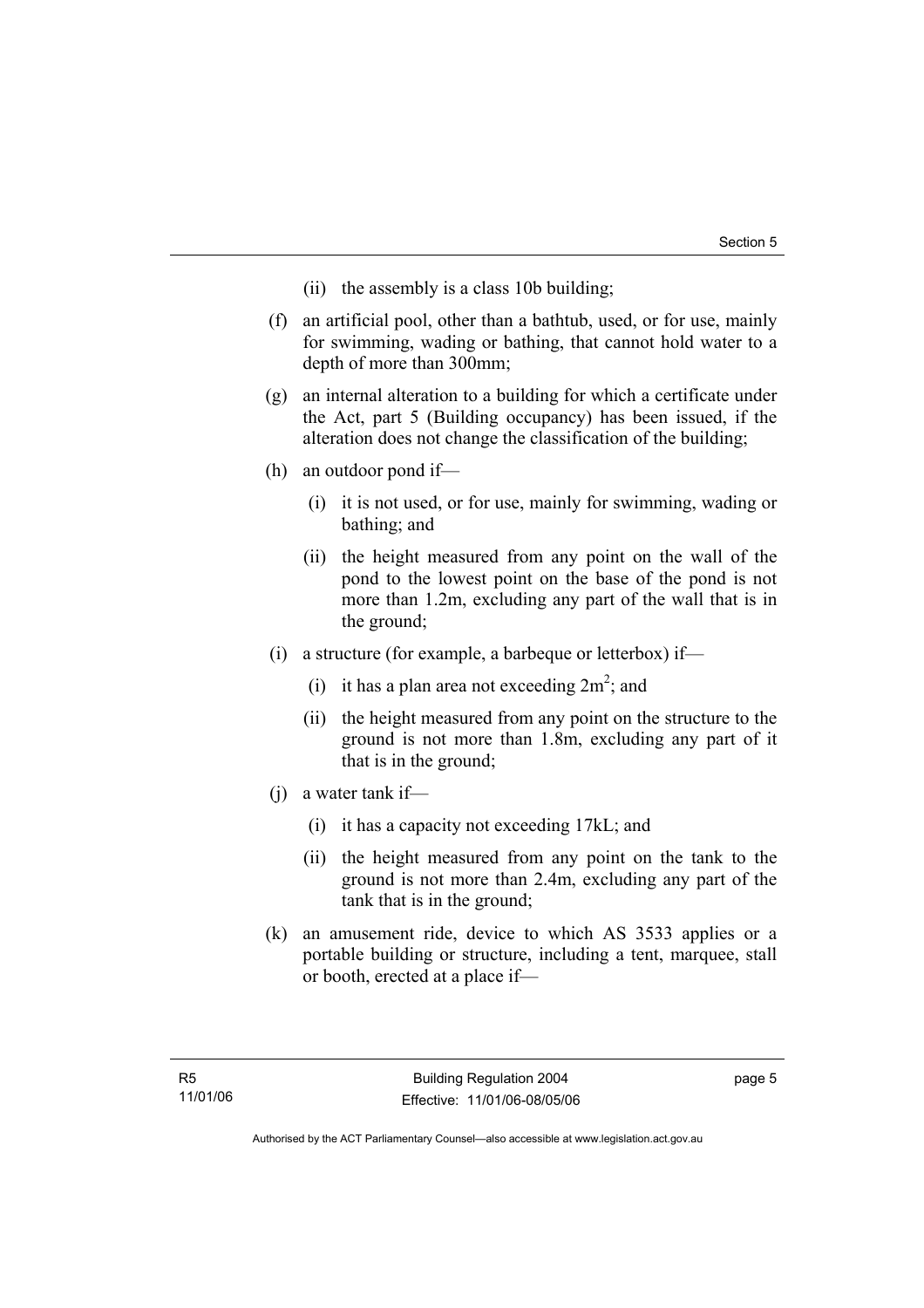- (i) the building or structure is erected and used only in accordance with any applicable provision of AS 3533; and
- (ii) if the building code applies to the building—the building or structure is a class 6, class 7 or class 10a building; and
- (iii) the building or structure is not intended to be, and has not been, at the place for longer than 2 months.
- (2) Subsection (1) does not apply if—
	- (a) the building work in relation to the exempt building affects—
		- (i) the structural sufficiency, soundness or stability of part of a building for which a certificate under the Act, part 5 (Building occupancy) has been issued; or
		- (ii) a fire-rated wall, ceiling or floor; or
		- (iii) a ventilation or air-handling system, fire protection system or other mechanical service; or
		- (iv) a fire-escape, emergency lift, stairway, exit or passageway to an exit; or
	- (b) the building proposed to be built adversely affects the provision of natural light or ventilation to a building for which a certificate under the Act, part 5 has been issued.
- (3) In this section:

*assembly*, in relation to an antenna or aerial, means the antenna or aerial and its mast, tower and footing.

## **6 Buildings to which Act does not apply—Act, s 13 (2)**

- (1) The Act does not apply to the following buildings:
	- (a) bridges;
	- (b) dams;

R5 11/01/06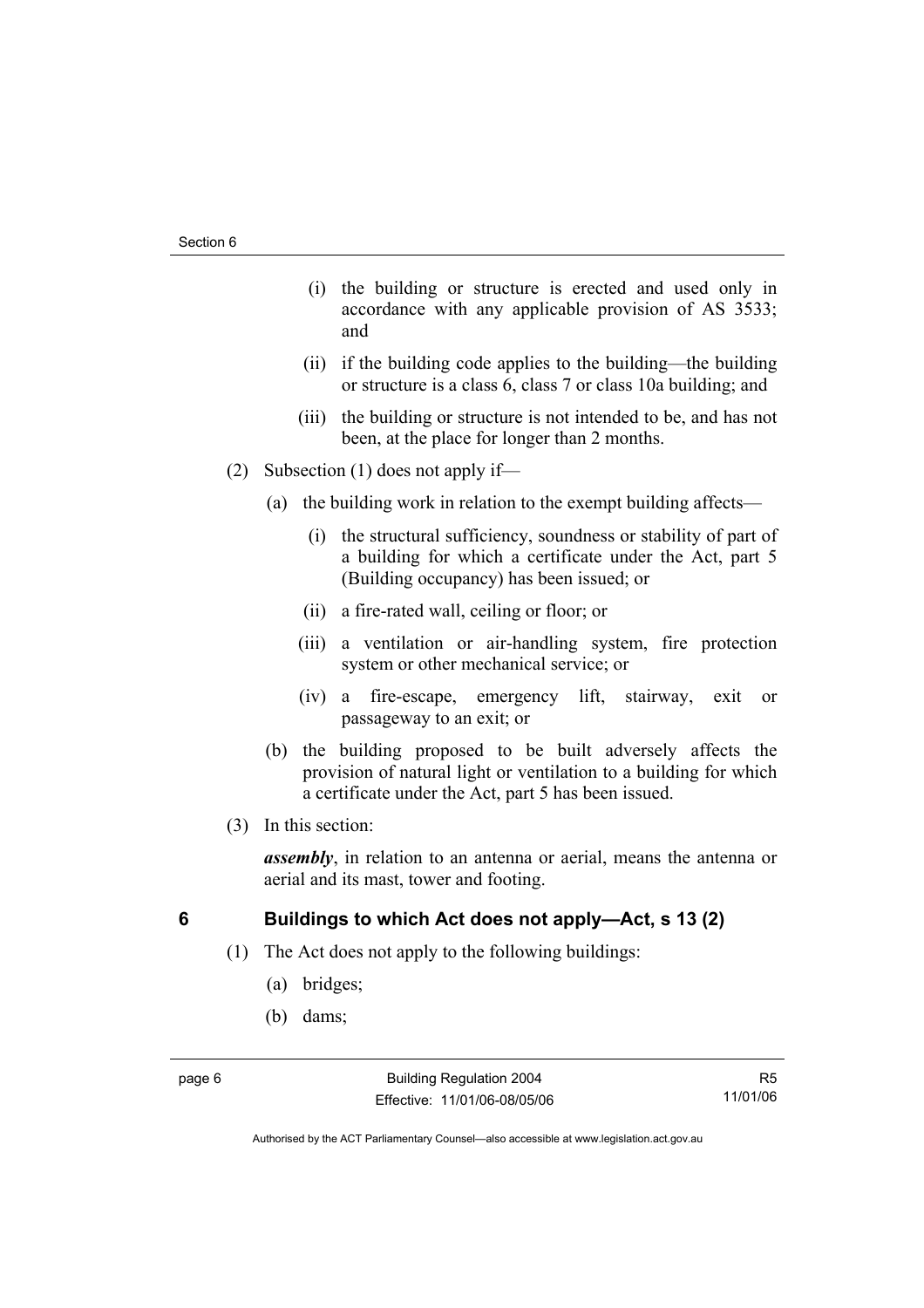- (c) retaining walls associated with bridges, dams or roads;
- (d) stiles;
- (e) mesh fences less than 3m high measured from the top of the fence to the ground, excluding any part of the fence that is in the ground;
- (f) prefabricated bus shelters;
- (g) prefabricated playground equipment;
- (h) road signs;
- (i) electricity network distribution equipment;
- (j) reservoirs that are not part of an on-site stormwater detention system;
- (k) aqueducts;
- (l) water and sewage treatment works;
- (m) stormwater outfalls.
- (2) The Act does not apply to poles and masts owned by—
	- (a) the Territory; or
	- (b) the Commonwealth; or
	- (c) a territory authority; or
	- (d) a body established under a Commonwealth law; or
	- (e) the provider of an electricity supply or telephone service.

## **7 Exempt building work—Act, s 15 (b) and s 83 (b)**

 (1) The installation, alteration or removal of the following is exempt building work for part 3 (Building work) and part 6 (Residential buildings—statutory warranties, insurance and fidelity certificates):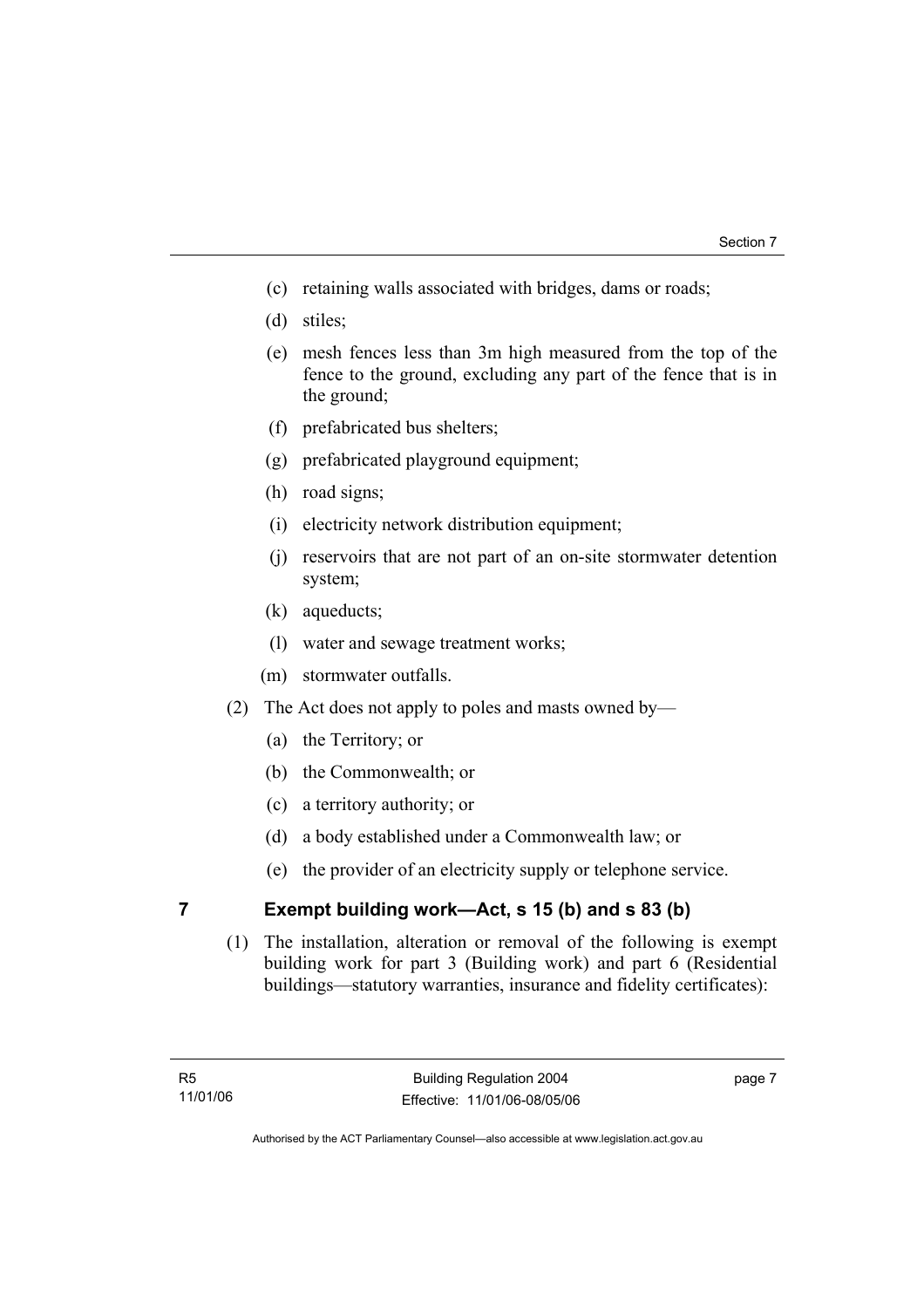- (a) an externally mounted photovoltaic panel or solar water heater for a class 1 or class 10a building, if the building work—
	- (i) does not involve any alteration that would affect the structural sufficiency or stability of the building; and
	- (ii) does not affect the building complying with the building code;
- (b) an externally mounted airconditioning unit for a class 1 or class 10a building, if—
	- (i) the building work does not involve any alteration that would affect the structural sufficiency or stability of the building; and
	- (ii) the building work does not affect the building complying with the building code; and
	- (iii) the unit is not the main source of ventilation—
		- (A) if the unit is installed for a particular room—for the room; or
		- (B) if the unit is installed for a building—for that building.
- *Note* The building code includes standards for load bearing and waterproofing.
- (2) In this section:

*solar water heater*, for a building, means a solar water panel designed to be mounted externally, together with any hot-water tank that holds water heated by the panel.

## **8 Criteria for appointment of government certifier—Act, s 20 (4)**

The criteria for the appointment of a government certifier for building work are—

R5 11/01/06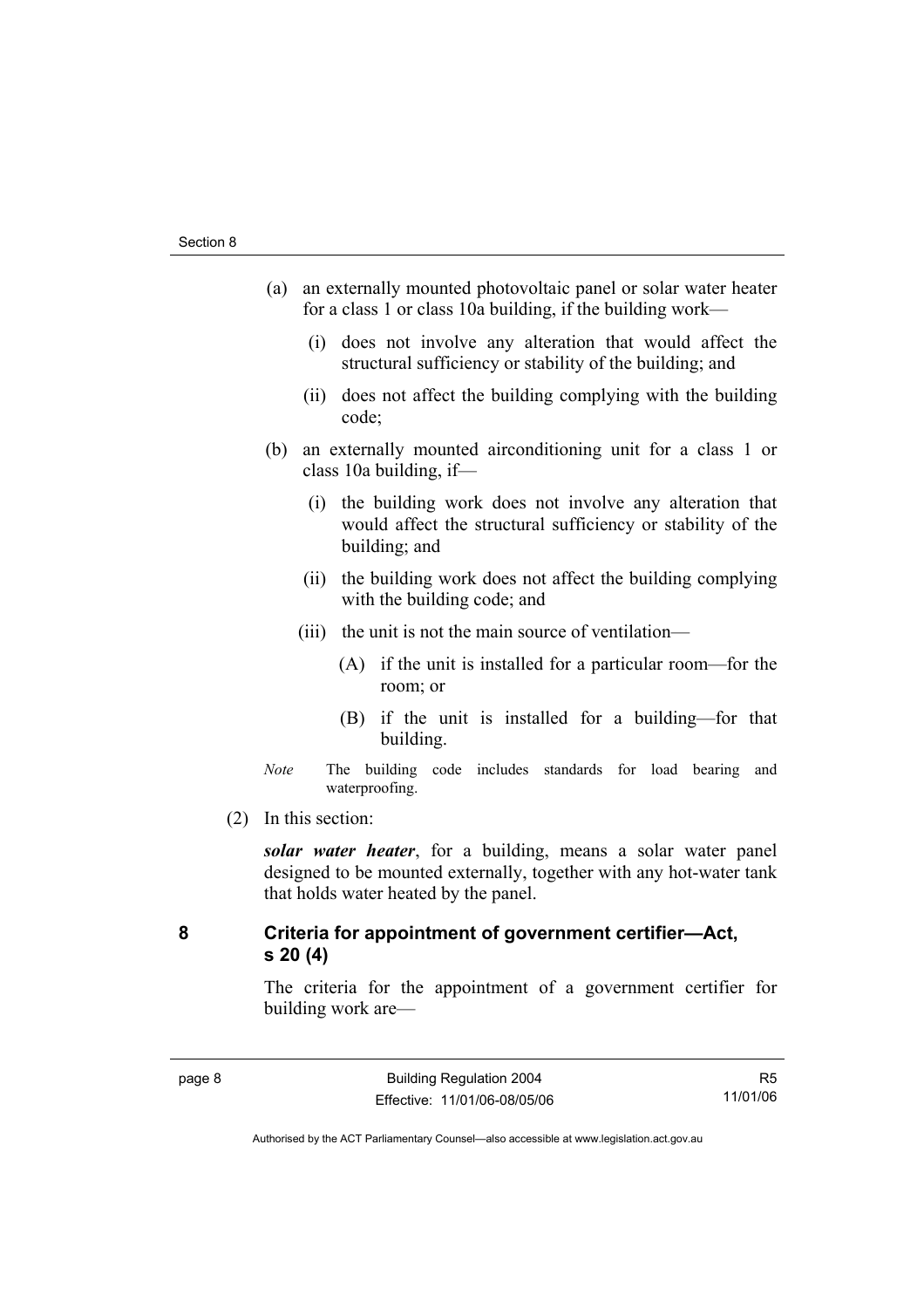- (a) a building approval for the work is in force; and
- (b) a licensed builder has started the work; and
- (c) the owner of the land where the work is being carried out cannot, after making reasonable efforts, appoint a certifier for the work.

## **9 Copies of plans for building approval applications—Act, s 26 (2) (a)**

The prescribed number of copies is 3.

## **10 General requirements for building approval applications—Act, s 26 (3)**

- (1) The following requirements are prescribed for an application:
	- (a) the application must contain an estimate of the cost of the building work calculated in accordance with a method determined in writing by the construction occupations registrar;
	- (b) if building work is proposed to be carried out at or near a street or place that is open to or used by the public—an application must contain details of the precautions proposed to be taken to protect the safety of people using the street or place when the building work is to be carried out;
	- (c) the application must state the area of the parcel of land.
- (2) A determination under subsection (1) (a) is a notifiable instrument.

*Note* A notifiable instrument must be notified under the Legislation Act.

## **11 Building approval for building erection or alteration—Act, s 26 (3)**

 (1) For an application in relation to building work that involves the erection or alteration of a building, the following information must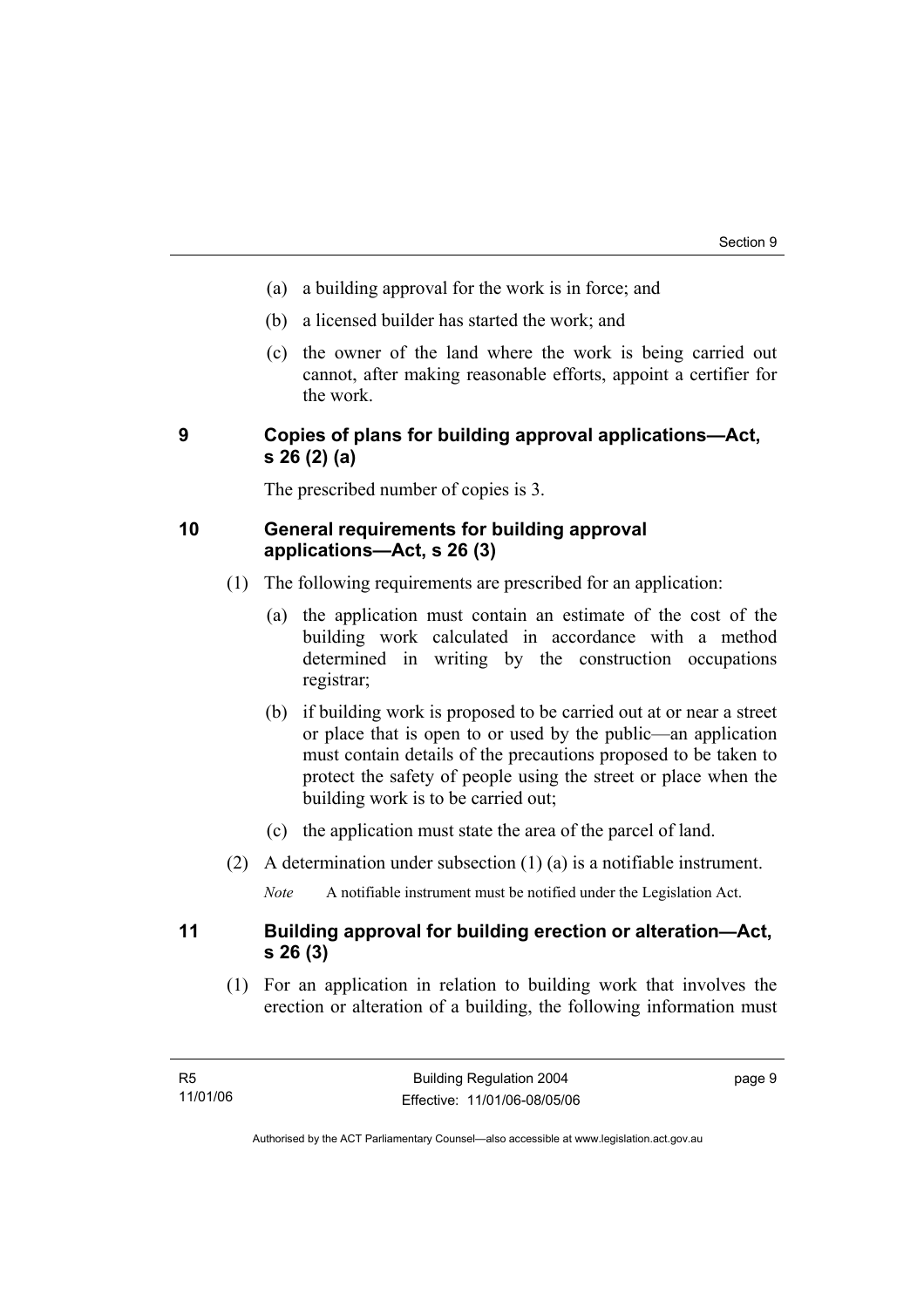be included in the application and plans accompanying the application:

- (a) the class of the building according to the intended use of the building as proposed to be erected or altered;
- (b) what fire-resisting construction type (under the building code) the building as proposed to be erected or altered will be, if applicable to the building;
- *Note* Fire-resisting construction type may not be applicable if an alternative solution under the building code is used.
- (c) for an application that relates to the erection or alteration of a class 1 or class 10a building—the site classification of the parcel of land in accordance with the classification provided by the building code;
- (d) for an application that relates to the alteration of a building—
	- (i) the class and type of fire-resisting construction of the existing building classified under the building code; and
	- (ii) the materials used in the existing building;
- (e) the number of storeys of the building as proposed to be erected or altered;
- (f) the number of new dwellings (if any) created by the building work;
- (g) the floor area of the proposed building or proposed new part of the building;
- (h) the materials to be used in the frame, floor, walls and roof of the proposed building or proposed new part of the building;
- (i) if a performance requirement of the building code is to be complied with by use of an alternative solution under the code—
	- (i) the performance requirement; and

R5 11/01/06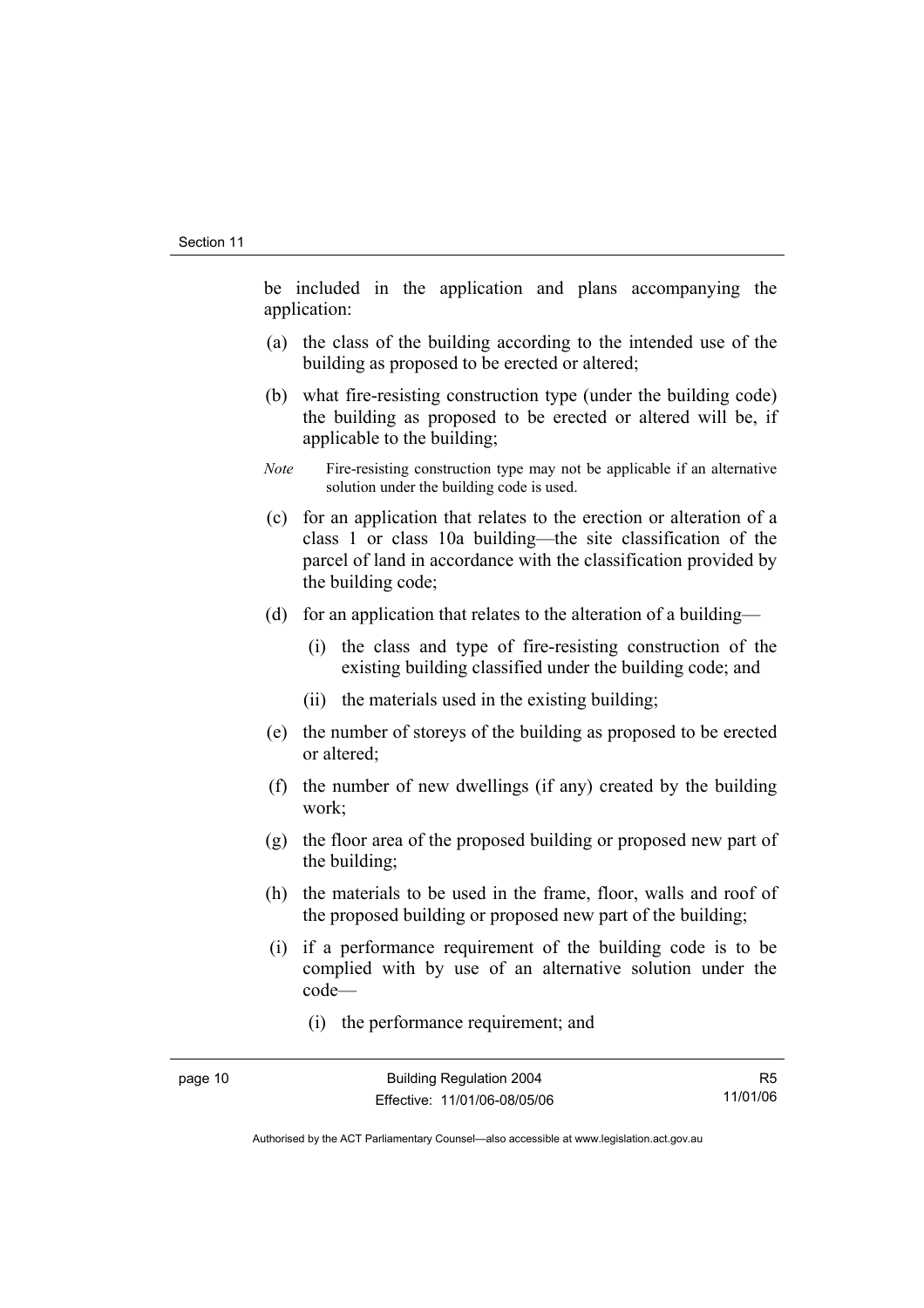- (ii) the alternative solution; and
- (iii) each assessment method used to show that the alternative solution complies with the performance requirement;
- (j) if the building code does not state a standard of work in relation to any part of the proposed building work and it is intended to carry out that part of the proposed building work in accordance with a standard of work stated in another document—
	- (i) the nature of the proposed building work; and
	- (ii) the title of the document; and
	- (iii) each assessment method used to show that the proposed building work complies with the standard of work stated in the document.
- (2) In this section:

*assessment method*—see the building code.

*performance requirement*—see the building code.

## **12 Building approval for removal or demolition of buildings—Act, s 26 (3)**

For an application in relation to building work that involves the removal or demolition of a building, the following information must be included in the application and plan accompanying the application:

- (a) details of the methods to be used in the execution of the building work including a work plan stated or set out in AS 2601 as in force on the commencement of this section;
- (b) the number of dwellings demolished (if any).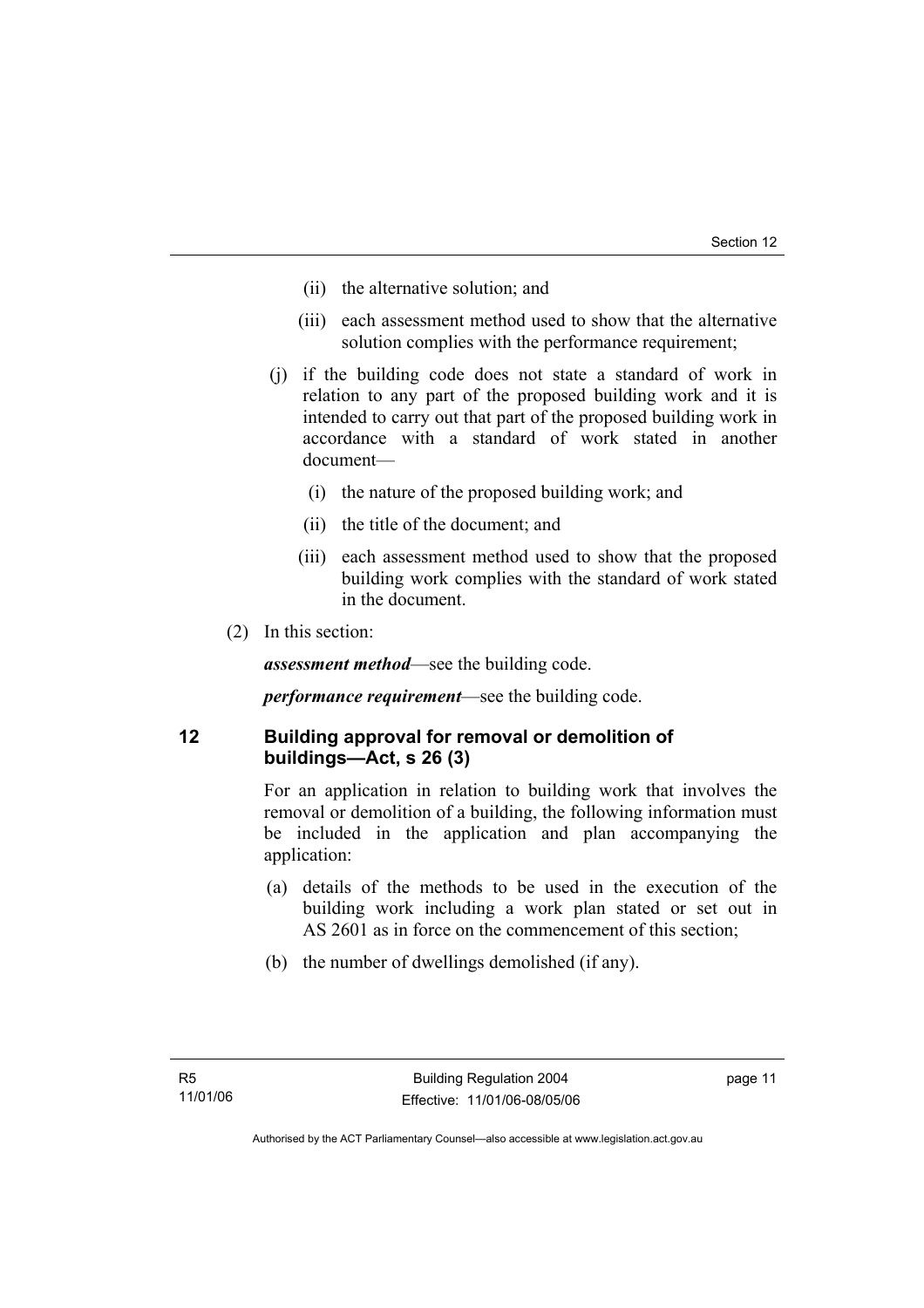## **12A Building approval for asbestos removal—Act, s 26 (3)**

- (1) For an application in relation to building work that involves the removal of stable asbestos cement sheeting from a residential building, the application must describe the method proposed to be used to remove the sheeting from the building.
- (2) For an application in relation to building work that involves the removal of asbestos (other than stable asbestos cement sheeting) from a residential building, the following information must be included:
	- (a) the method proposed to be used to remove the asbestos;
	- (b) the approximate quantity and kind of asbestos to be removed;
	- (c) the equipment proposed to be used to remove the asbestos, including any personal protective equipment;
	- (d) details of a program (prepared in accordance with the building code) for monitoring airborne asbestos.

## **13 General requirements for plans—Act, s 27 (1) (a)**

- (1) The plans must—
	- (a) be drawn in accordance with AS 1100 as in force on the commencement of this section, unless—
		- (i) the plans were drawn before the commencement of the standard; or
		- (ii) the plans complied with the standard at the time they were drawn; and
	- (b) show any area marked on a certificate of title or deposited plan as an easement; and
	- (c) if the building work to which the plan relates will require the connection of a pipe to, or alteration of the connection of a

R5 11/01/06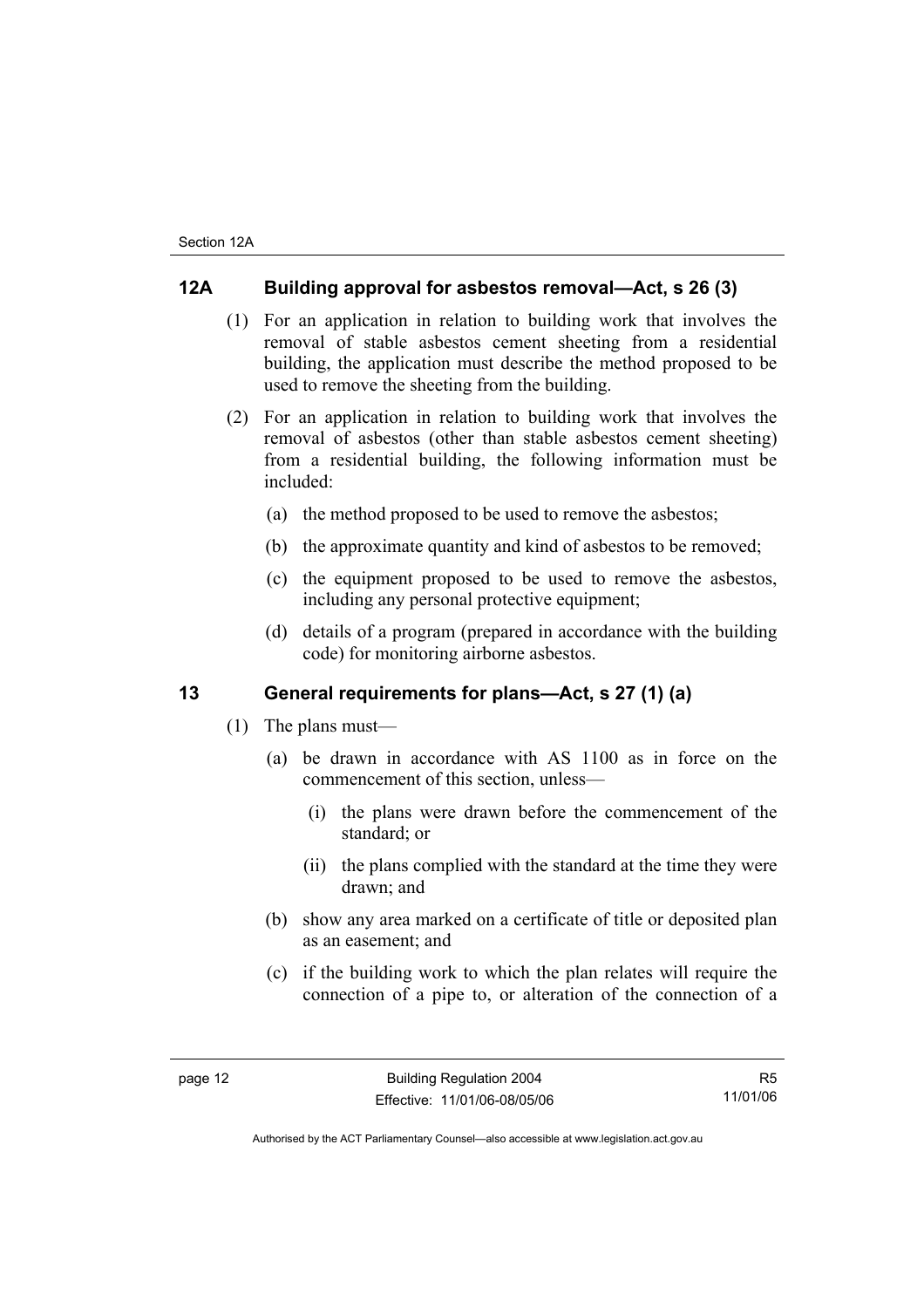pipe to the sewerage system—show any point of connection of a pipe on the parcel of land to the sewerage system; and

- (d) if the building work to which the plan relates will require the connection of a pipe to, or alteration of the connection of a pipe to a water main—show any point of connection of a pipe on the parcel of land to the water main; and
- (e) if the building work to which the plan relates will require the connection of a pipe to, or alteration of the connection of a pipe to a stormwater drain—show any point of connection of a pipe on the parcel of land to the stormwater system; and
- (f) if the building work to which the plan relates will, when finished, alter the surface stormwater drainage on parcel of land where the work is to be done—show the proposed surface stormwater drainage on the parcel at the completion of the work; and
- (g) include a site plan on a scale of not less than 1:200 showing the block, section, boundaries and dimensions of the parcel of land.
- (2) In this section:

*Australian Standard 1100* includes AS/NZS 1100.501:2002.

*easement*—see the Act, section 52.

*stormwater system* means a system of pipes, gutters, drains, floodways and channels that are designed to collect or carry stormwater in or through an urban area, other than for a single parcel of land.

*utility service*—see the *Utilities Act 2000*, dictionary.

*water main* means a conduit or pipeline—

- (a) owned, controlled or maintained by a utility service; and
- (b) designed to carry drinking water supplied by the service.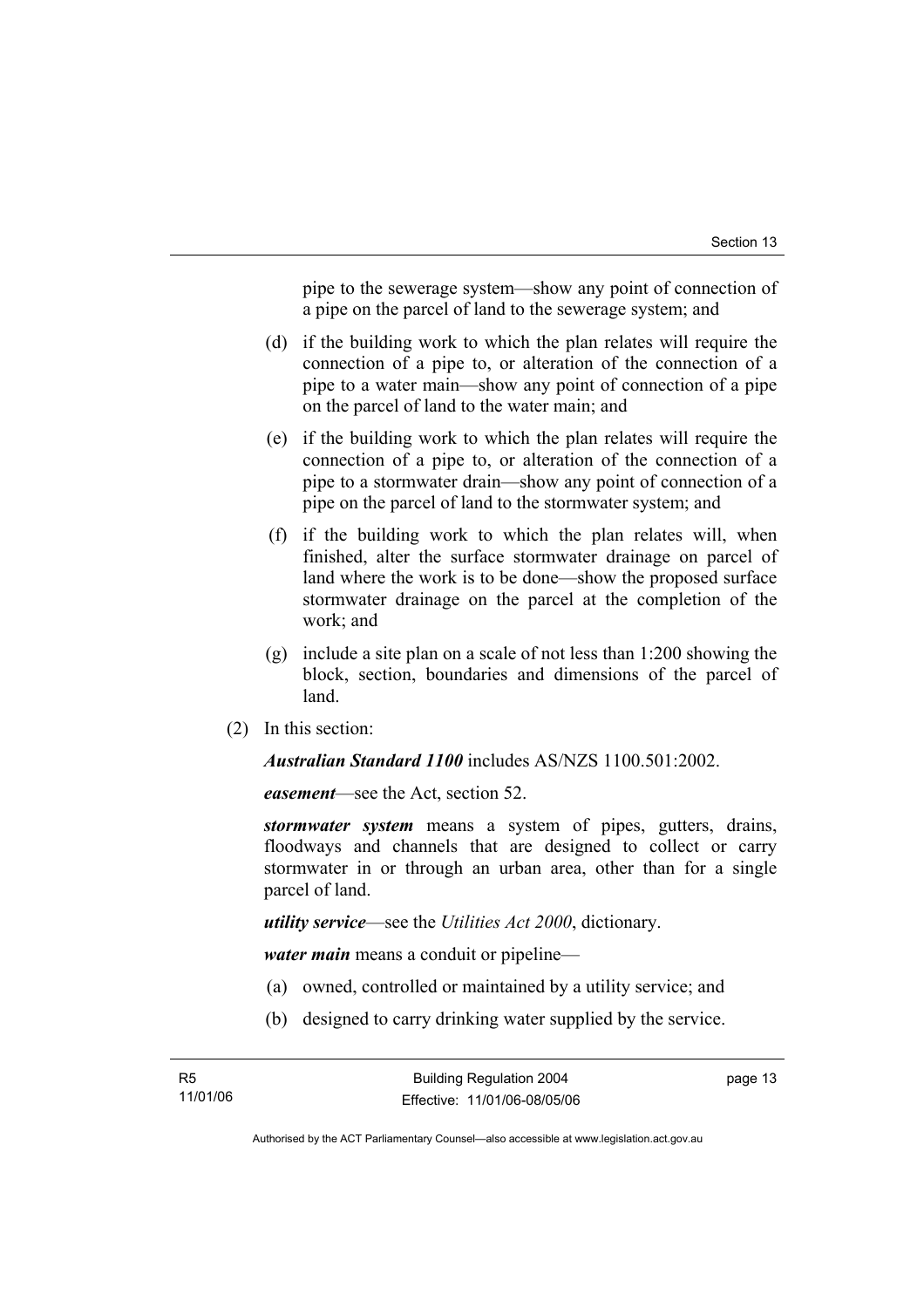## **14 Requirements for plans for alteration or erection of building—Act, s 27 (1) (a)**

- (1) For plans that relate to the erection or alteration of a building, the plans must contain sufficient information about the proposed finished dimensions, arrangement, locations and inherent characteristic of materials making up every element of the proposed building work—
	- (a) to allow a certifier to work out if a building erected or altered in accordance with the plan would contravene the Act; and
	- (b) to allow a competent builder to carry out the building work in accordance with the plans and the Act; and
	- (c) to allow a certifier to work out if the building work, if carried out, complies with the plan and the Act.
- (2) The information included on the plans under subsection  $(1)$ 
	- (a) must be consistent with AS 1100 (which is about technical drawing); and
	- (b) must be apparent from reading the drawing, rather than having to take measurements from the drawing.
- (3) Plans are taken to satisfy subsection (1) to the extent that they contain the following information:
	- (a) the extent, overall dimensions and main construction material of a wall, partition, floor or roof if—
		- (i) AS 1684 or AS 3623 applies to the framing for the wall, partition, floor or roof; or
		- (ii) the framing is of the same scale and kind of arrangement as the framing to which those standards apply;
	- (b) the location, overall dimensions and description or name of the proprietary product that is sufficient to identify a truss product type for mass-produced proprietary trusses if—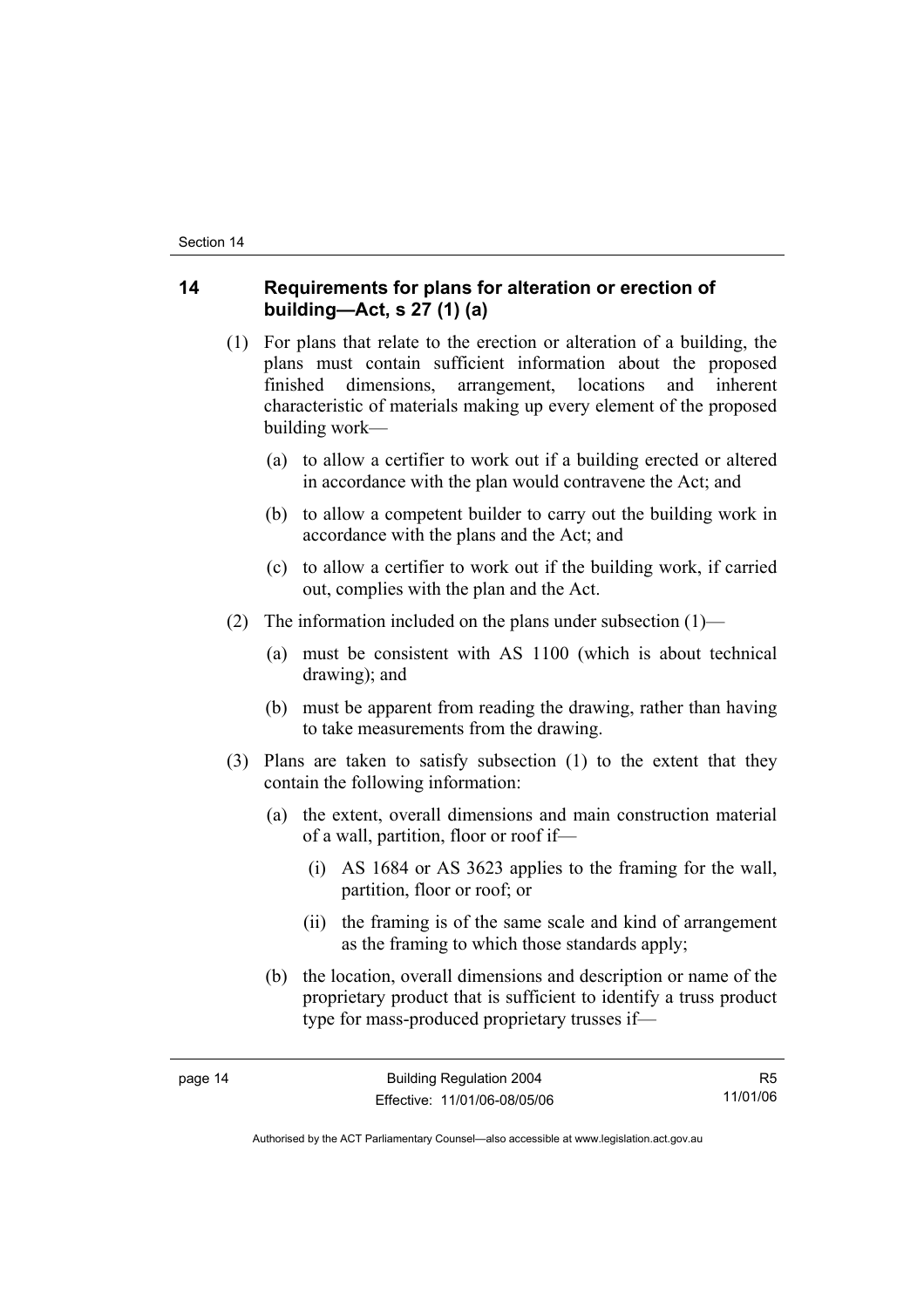- (i) the manufacturer publishes a written span table that states the spanning capability of the truss; and
- (ii) the table applies directly to a truss and its span stated in the plan;
- (c) for masonry work to which AS 3700 applies—the overall extent and dimensions of the masonry work and structural details of reinforcement (if any);
- (d) for concrete work to which AS 2870 (which is about slabs and footings) applies—the overall extent and dimensions of the concrete work and structural details of reinforcement (if any).

#### **Example of same scale and kind of arrangement for par (a) (ii)**

AS 1684 applies to houses only. However, under par (a) (ii), it can be used for a fit-out that has the same proportions as a house or for part of a building with the same loads and requirements as a house.

- *Note* An example is part of the regulation, is not exhaustive and may extend, but does not limit, the meaning of the provision in which it appears (see Legislation Act, s 126 and s 132).
- (4) The plans may contain other information.

## **14A Requirements for plans for asbestos removal—Act, s 27 (1) (a)**

- (1) Plans that accompany an application that relates to building work involving the removal of stable asbestos cement sheeting must show the location of the sheeting.
- (2) Plans that accompany an application that relates to building work involving the removal of asbestos (other than stable asbestos cement sheeting) from a residential building must include the following information:
	- (a) the location of the asbestos proposed to be removed;
	- (b) the boundary of the area where people removing the asbestos will be working;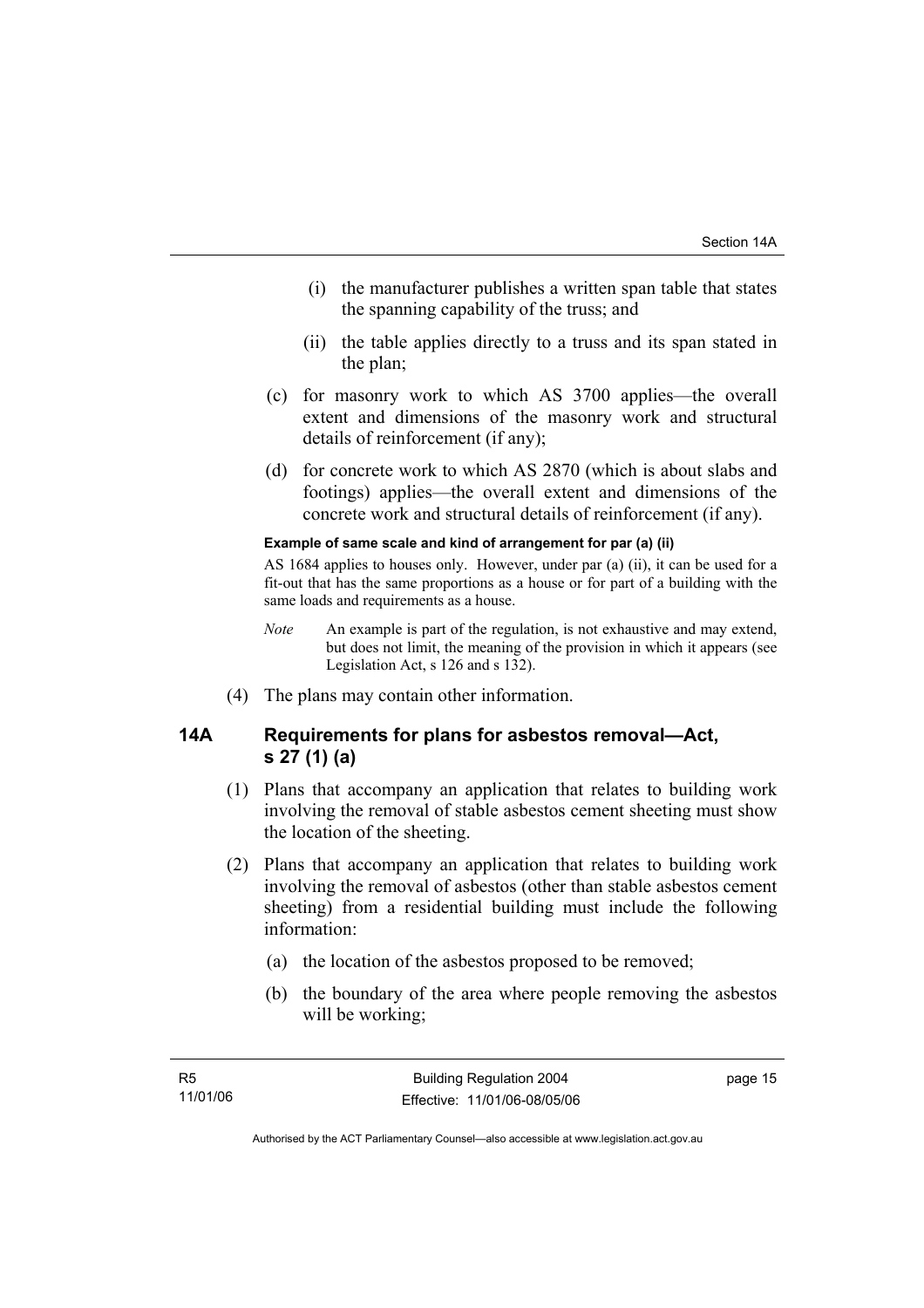- (c) if asbestos removed from the building is to be stored on the parcel of land where the building is—where the asbestos is to be stored;
- (d) if a decontamination facility, air filter or air supply equipment is proposed to be used during the building work on the parcel of land—where each is located.
- (3) In this section:

*air filter—*see the building code.

*air supply equipment—*see the building code.

*decontamination facility—*see the building code.

## **15 Consultation and consent—Act, s 27 (1) (b)**

- (1) The following consultations must take place or consents or approvals be obtained in relation to proposed building work:
	- (a) any consent or approval required under a territory law in relation to the work;
	- (b) if the work is, or forms part of, a development requiring approval under the Land Act, part 6.2—approval of the development;
	- (c) if the approval mentioned in paragraph (b) contains conditions precedent to starting the building work—compliance with those conditions;
	- (d) if the parcel of land is in a designated area—approval under the *Australian Capital Territory (Planning and Land Management) Act 1988* (Cwlth), section 12;
	- (e) if the work involves the erection or alteration of a lift—a permit under the *Scaffolding and Lifts Regulation 1950*, section 17;

R5 11/01/06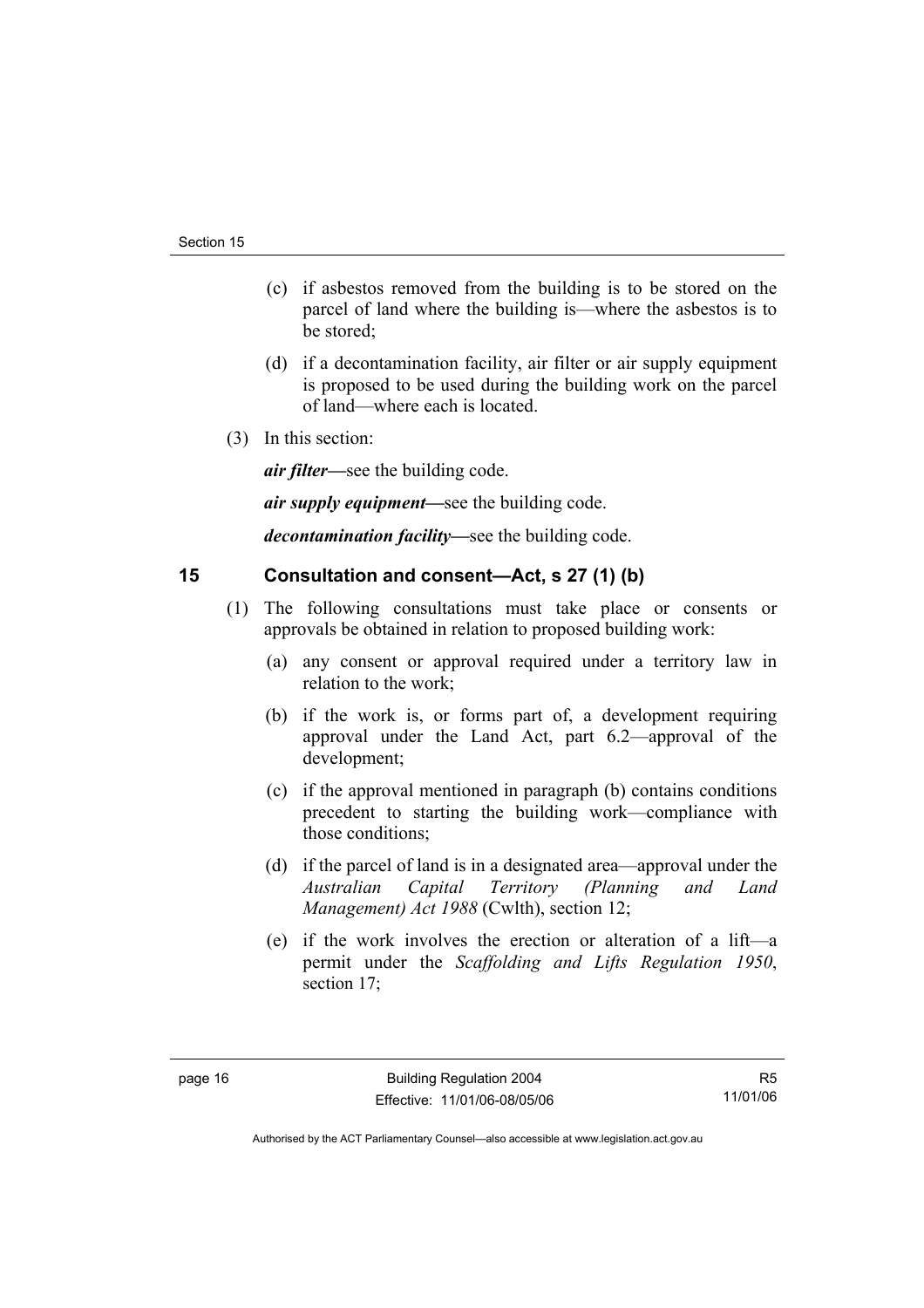- (f) consultation with ACTEW Corporation Limited in relation to—
	- (i) the demolition of any building to which electricity, water or sewerage services are supplied or to which an electricity or water meter is connected; and
	- (ii) any encroachment of the proposed building or proposed new part of the building onto an easement; and
	- (iii) the disposal of any non-domestic waste into the sewerage system;
- (g) consultation with the chief officer (fire brigade) or chief officer (rural fire service) in relation to—
	- (i) any use of an alternative solution in relation to a provision of the building code which deals with fire protection; and
	- (ii) any proposed building, or proposed new part of a building with a floor area exceeding 500m<sup>2</sup> that is not a class 1 or class 10 building;
- (h) consultation with the chief executive responsible for urban services in relation to—
	- (i) procedures to be used in the demolition of any building of class 2, class 3, class 4, class 5, class 6, class 7, class 8 or class 9; and
	- (ii) any waste management plan provided in the application;
- (i) if it is proposed that the new building or new part of the building is to be used for the sale or supply of liquor consultation with the registrar of liquor licences in relation to occupancy loading and kitchen, bar and toilet facilities;
- (j) consultation with the chief health officer in relation to the application of any health law to the proposed new building or new part of the building;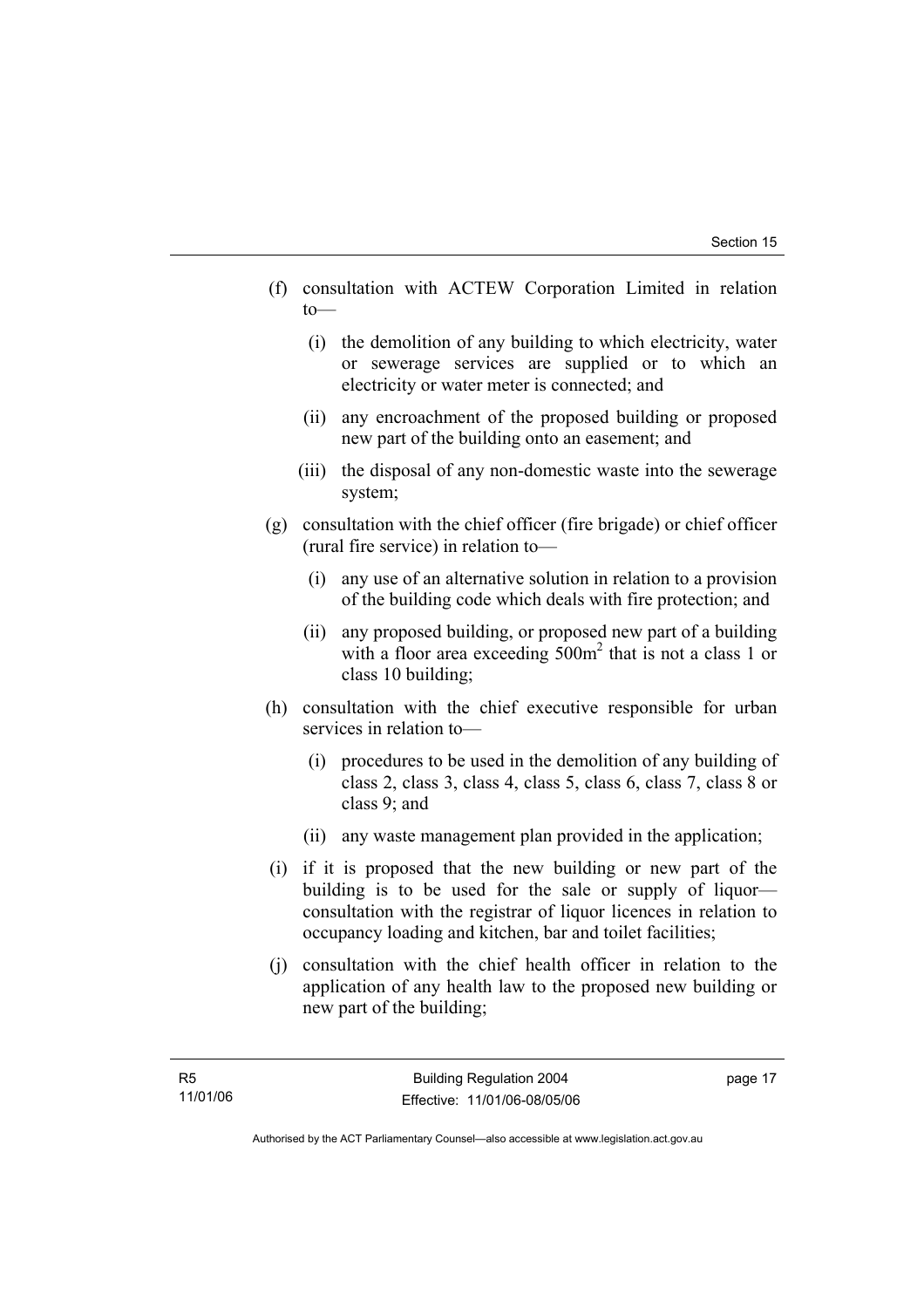- (k) consultation with the environment protection authority if—
	- (i) it is proposed that the new building or new part of the building is to be used to conduct a class A or class B activity; or
	- (ii) an accredited code of practice applies to an activity intended to be carried out in the new building or new part of the building.
- (2) It is sufficient compliance with the obligation to consult under subsection (1) (f), (g), (h), (i), (j) or (k) if—
	- (a) notification of the details of an application for a building approval is given to the person with whom consultation is to take place; and
	- (b) 10 working days have elapsed since it has been given.
- (3) In this section:

*accredited code of practice* means a code accredited under the *Environment Protection Act 1997*, section 31 (1).

*class A activity* means an activity listed in the *Environment Protection Act 1997*, schedule 1, section 2.

*class B activity* means an activity listed in the *Environment Protection Act 1997*, schedule 1, section 3.

*designated area*—see the *Australian Capital Territory (Planning and Land Management) Act 1988* (Cwlth).

*health law* means a territory law that has as 1 of its objects or purposes the protection of public health.

## **16 Substantial alteration—Act, s 29 (2) (a)**

An alteration of a building is a substantial alteration if—

 (a) the aggregate volume of the proposed alteration and any other alteration made to the building during the 3 years immediately

R5 11/01/06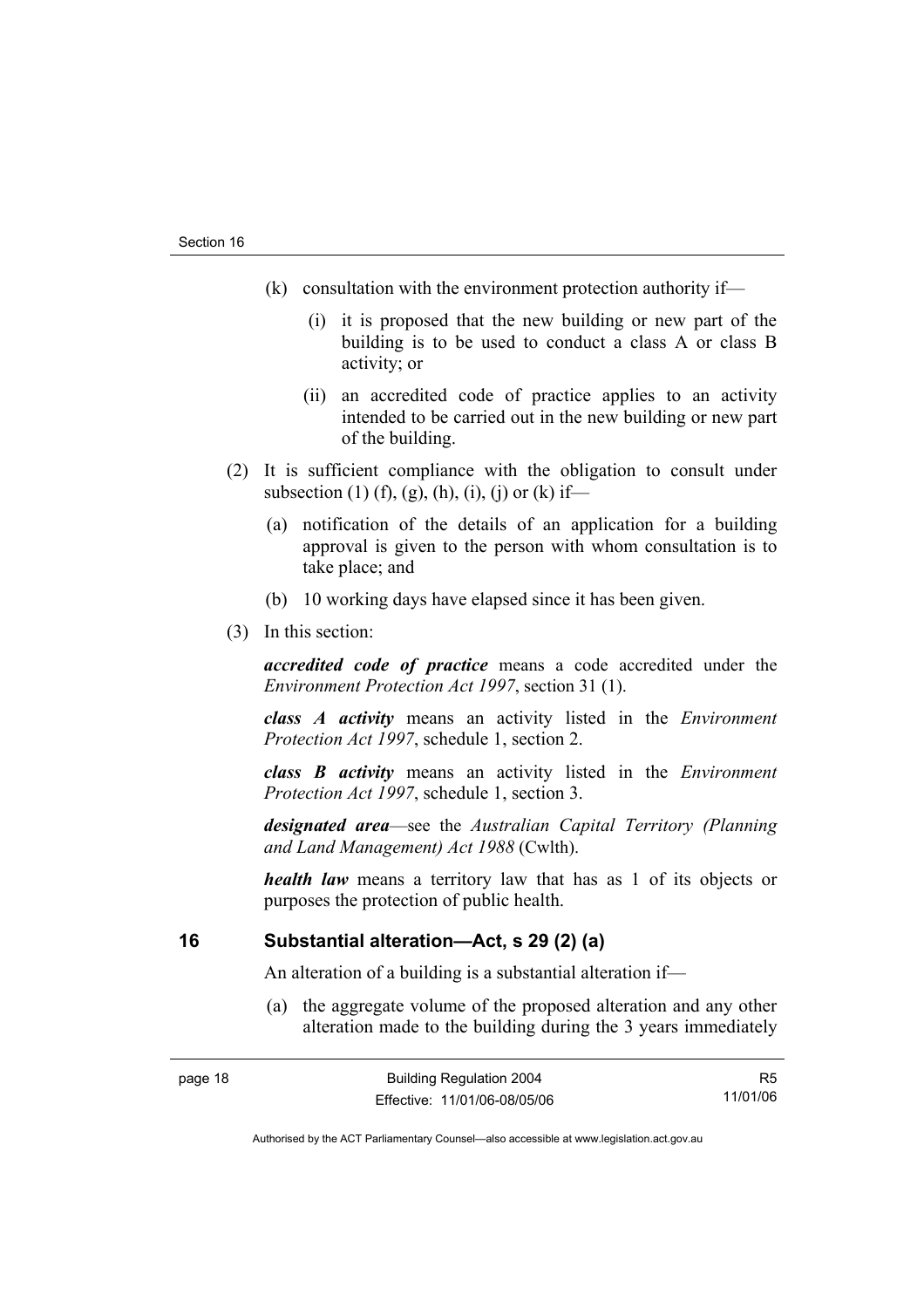before the day the application for building approval of the alteration is made is more than 50% of the volume of the original building; and

 (b) the volume of a building is measured by reference to roof and outer walls.

#### **Example of effect**

- 1 A house is extended by 51%. The whole house must comply with this Act and the building code, not just the extension (see par (a)), other than the parts of the building code that do not apply to the unaltered part of the house because of section 16A.
- 2 A sunroom is added to a building, adding only 10% to the building. The sunroom must comply with this Act and the building code, but the rest of the building need not comply (see par (b)).
- 3 Two shops in a mall are to be combined to form a café. The building work involves replacing all the shops' fitout, including all fixtures, the glazed shopfront walling and ceiling, and removal of the common wall. In the 3 years immediately before the application for building approval is made, other shops in the mall have been altered similarly. The total volume of the refitted shops, with the volume of the café, is more than 50% of the volume of the mall. The whole mall must comply with this Act and the building code, not just the café.
- 4 A photocopier room is to be added to an office building. In the 3 years immediately before the application for building approval is made the building has often had parts of its fitout altered. Open plan cubical work stations were moved, enclosed meeting rooms were converted to open plan cubical workstations, 3 walls of another enclosed office were moved to make a hallway and new enclosed offices were created where open plan cubical workstations originally were.
	- the 1st alterations to the cubical workstations did not involve altering or erecting fixtures, so the alterations do not need to be included when working out the total volume of alterations to the building
	- the cubicle work stations erected in place of the enclosed meeting rooms were fixtures that are not exempted from the Act, so the volume of each workstation, worked out by multiplying its usable floor area by the height of the floor or roof above, must be included in working out to the total volume of alterations to the building
	- the removal of the 3 walls of the enclosed office to make a hallway prevent the room functioning as a room, so the volume of the room

page 19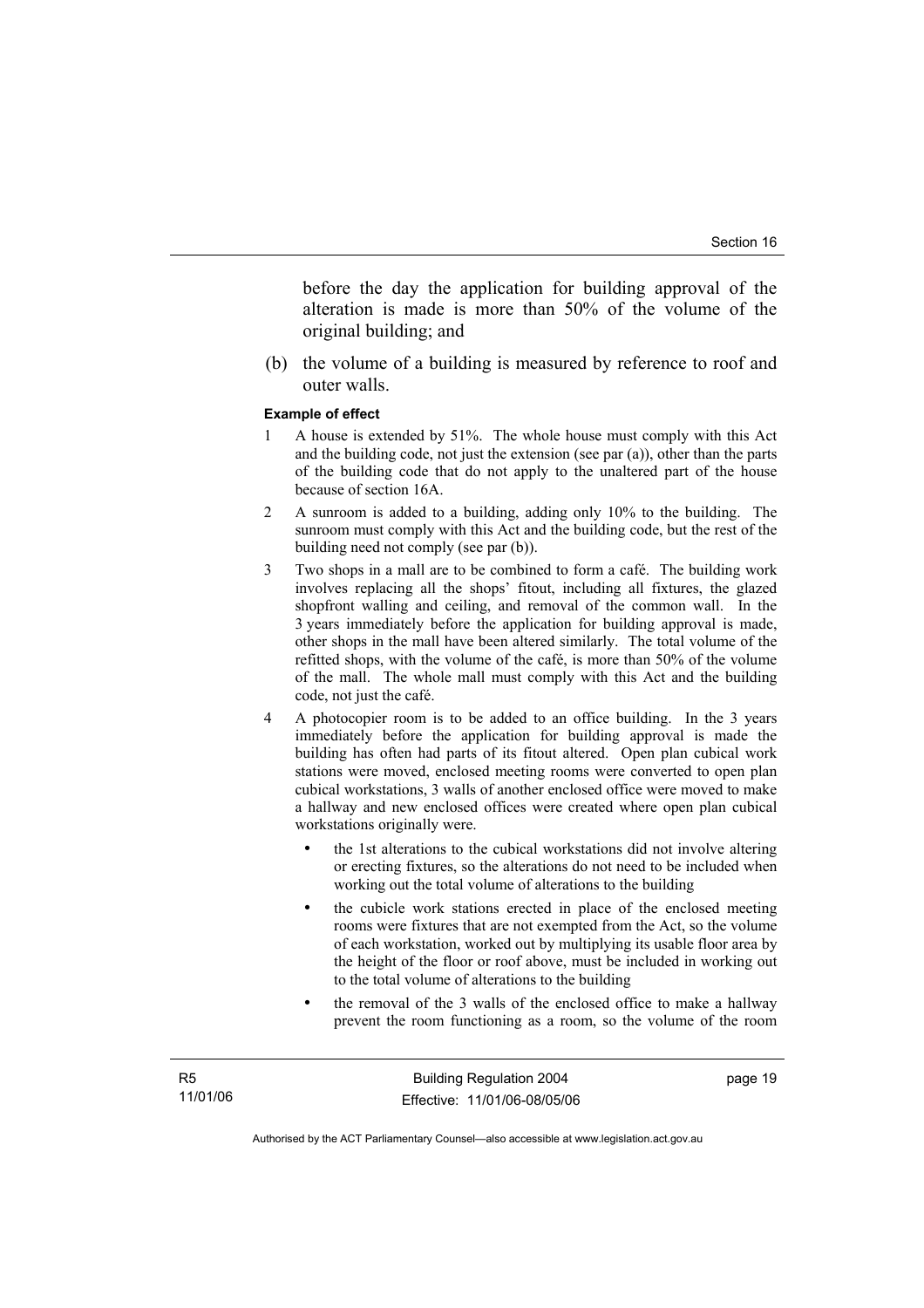must be included in working out the total volume of the alterations to the building

the walls erected to form a room or substantially enclosed space must be included to work out the total volume of the alterations to the building

However, the total of the volumes of the alterations made to the building, when added to the volume of the proposed photocopier room, amount to 45% of the building, so only the proposed room has to comply with this Act and the building code, not the whole building.

- 5 A building contains a nightclub where a fire sprinkler system was installed 1 year ago. Plans now propose to upgrade the airconditioning system throughout the building. The volume of the sprinkler pipework and proposed airconditioning ducts are included in working out the total volume of alterations to the building, but the volume of the spaces they can sprinkle or ventilate is not included.
- *Note* An example is part of the regulation, is not exhaustive and may extend, but does not limit, the meaning of the provision in which it appears (see Legislation Act, s 126 and s 132).

## **16A Unaltered parts that need not comply with building code—Act, s 29 (2) (b)**

- (1) The unaltered part of a substantially altered building that is a class 1 or class 10 building need not comply with the building code as a whole if the unaltered part complies with each of the following:
	- (a) either—
		- (i) the building code, volume 2, part 3.6.4 (which is about the use of glazing where there are human impact safety requirements); or
		- (ii) the alternative glazing requirements;

*Note* For the alternative glazing requirements, see s (2).

- (b) the building code, volume 2, part 3.7.2 (which is about the installation of smoke alarms);
- (c) the building code, volume 2, part 3.7.4 (which is about the requirements for building in bush fire areas);

R5 11/01/06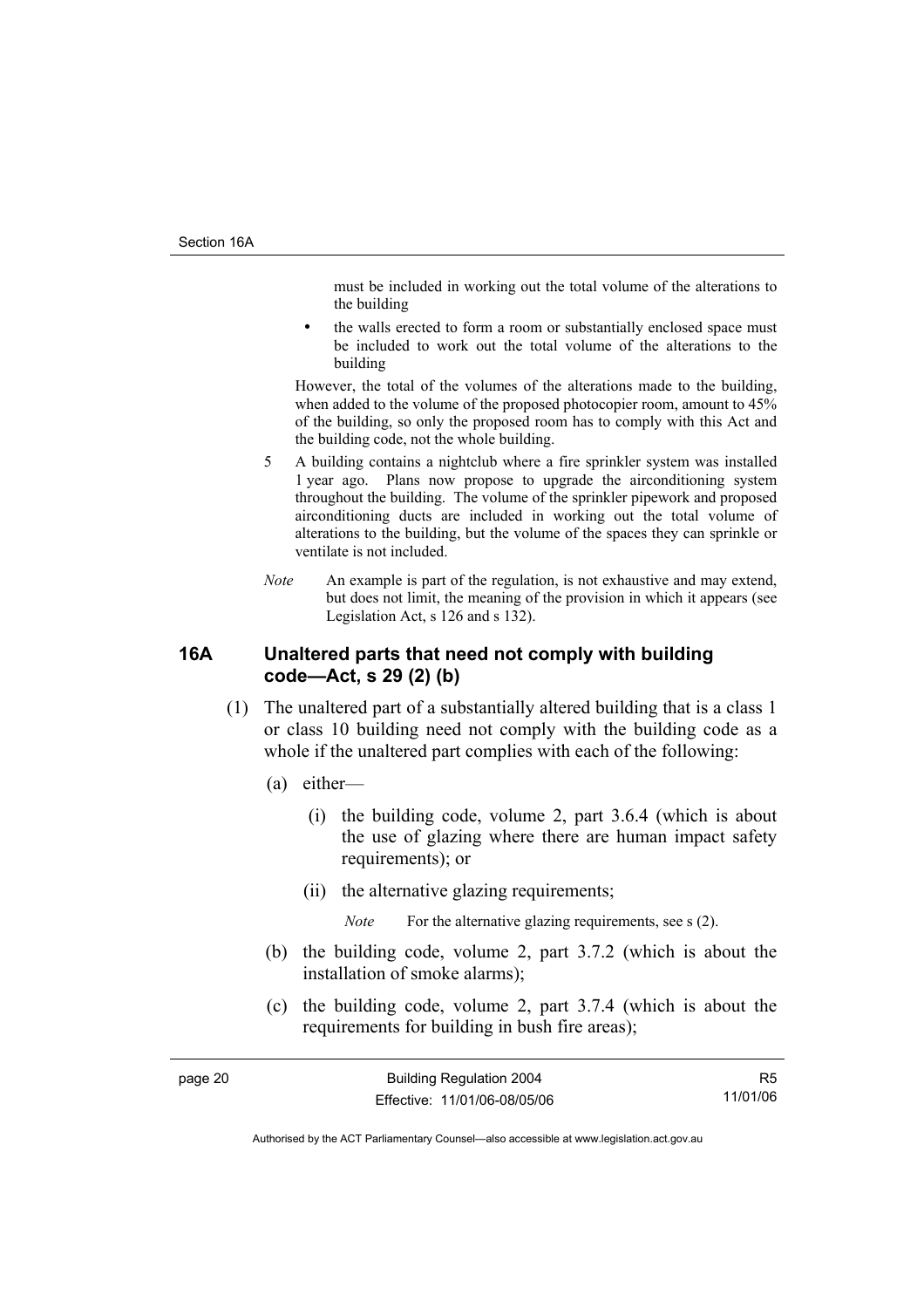- (d) either—
	- (i) the building code, volume 2, part 3.9.1 (which is about stair construction); or
	- (ii) the alternative stair requirements;
		- *Note* For the alternative stair requirements, see s (3).
- (e) if a balustrade compliance requirement applies to the unaltered part of the building—the building code, volume 2, part 3.9.2 (which is about the construction of balustrades);

*Note* For the balustrade compliance requirements, see s (4).

- (f) the building code, volume 2, part 3.9.3 (which is about swimming pool access);
- (g) in relation to walls, unless compliance is unreasonable—
	- (i) the building code, volume 2, part 3.12 (which is about energy efficiency); or
	- (ii) the alternative energy efficiency requirements;
		- *Note 1* For when compliance is unreasonable, see s (5).
		- *Note 2* For the alternative energy efficiency requirements, see s (6).
- (h) in relation to the roof, unless compliance is unreasonable—
	- (i) the building code, volume 2, part 3.12 (which is about energy efficiency); or
	- (ii) the alternative energy efficiency requirements.
- (2) The unaltered part of a substantially altered building complies with the alternative glazing requirements if any glazing that would be required to be replaced for the part to comply with the building code, volume 2, part 3.6.4 is coated and permanently bonded on at least one side with a continuous polymeric coating, sheet or film.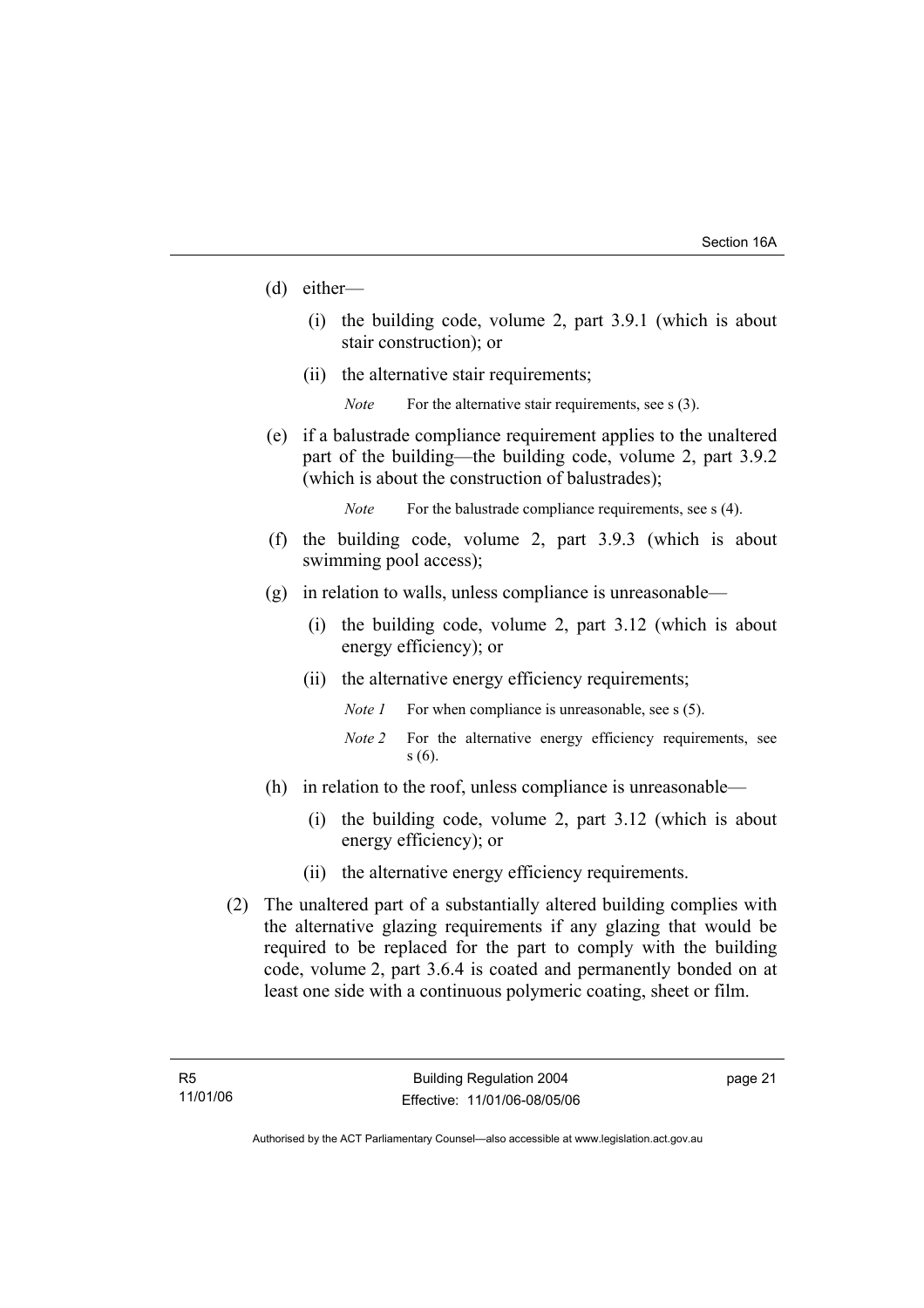- (3) The unaltered part of a substantially altered building complies with the alternative stair requirements if it complies with each of the following:
	- (a) the dimensions of goings and risers (other than winders and tapered treads in a spiral stair) are constant throughout each stair flight;
	- (b) winder dimensions are constant throughout the flight;
	- (c) for a spiral stair—tapered tread dimensions are constant throughout the flight;
	- (d) riser dimensions are not taller than 250mm;
	- (e) if the stairway is more than 10m high or connects more than 3 storeys—the treads are of solid construction (for example, not mesh or other perforated material);
	- (f) a 125mm ball cannot pass between the treads of a riser opening;
	- (g) all treads have a slip-resistant finish or a suitable non-skid strip near the edge of the nosings;
	- (h) if the stair flight is more than 1m high and does not comply with the building code, volume 2, part 3.9.1.4 (which is about riser and going dimensions), whether or not it is required to comply with the part—
		- (i) the stairway has handrails; and
		- (ii) the handrails comply with the building code, volume 1, part D2.17 (which is about handrails), whether or not they are required to comply with the part.
	- *Note* An example is part of the regulation, is not exhaustive and may extend, but does not limit, the meaning of the provision in which it appears (see Legislation Act, s 126 and s 132).
- (4) Each of the following is a balustrade compliance requirement for the unaltered part of a building:

| page 22 | <b>Building Regulation 2004</b> | R <sub>5</sub> |
|---------|---------------------------------|----------------|
|         | Effective: 11/01/06-08/05/06    | 11/01/06       |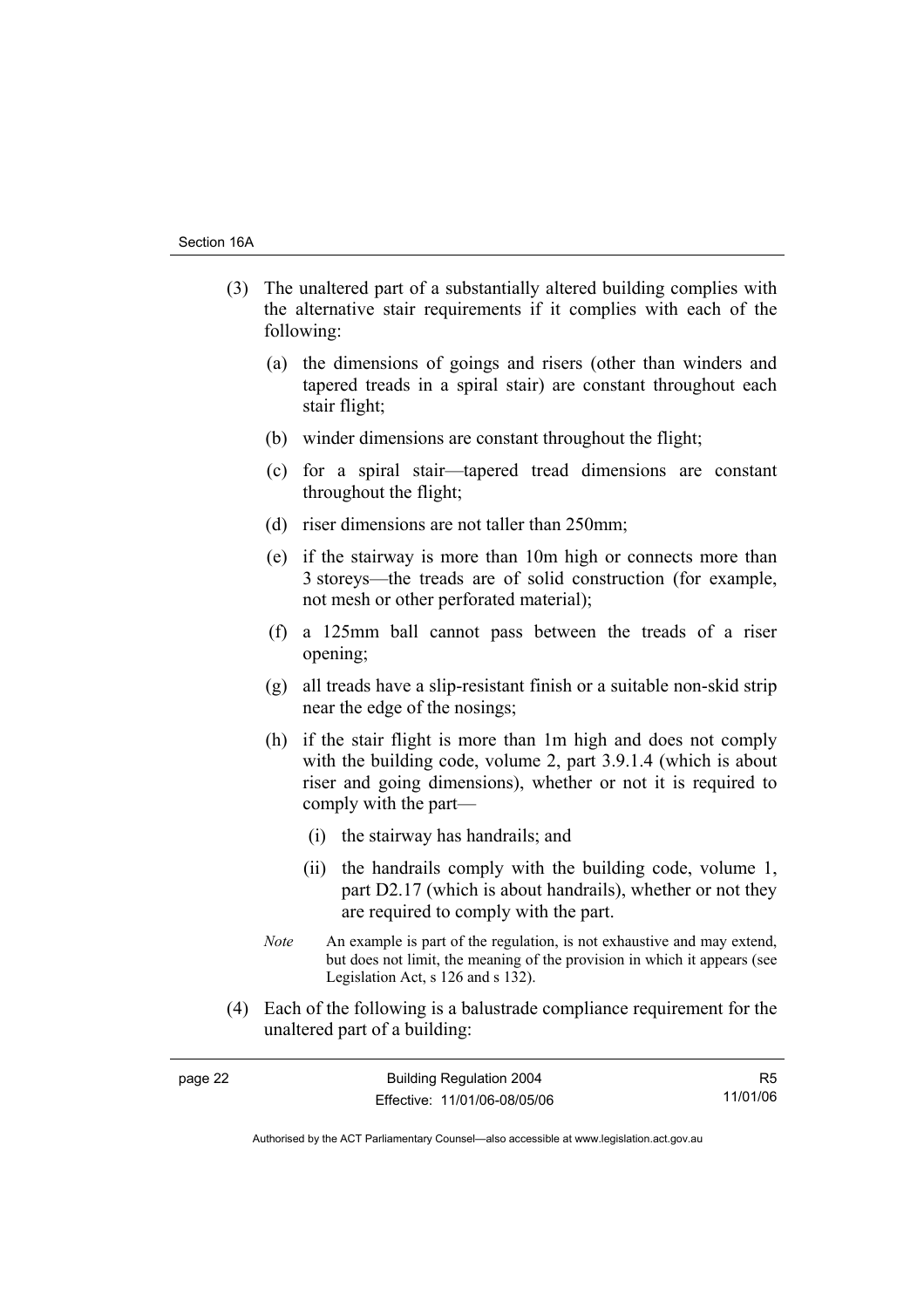- (a) the part would be required to have a balustrade under the building code, volume 2, part 3.9.2, and has none;
- (b) the part—
	- (i) would be required to have a balustrade under the building code, volume 2, part 3.9.2; and
	- (ii) has a balustrade that—
		- (A) does not comply with the building code, volume 2, part 3.9.2 and does not comply with the requirements of any law applying to the construction of balustrades at the time the balustrade was constructed, whether or not the balustrade previously complied with the code or requirements; and
		- (B) is installed so that a person breaching the balustrade could fall more than 4m measured from the lowest part of the balustrade at the point where the balustrade is breached.
- (5) For this section, compliance with the building code, volume 2, part 3.12, or the alternative energy efficiency requirements, in relation to an unaltered part of a substantially altered building is unreasonable only if—
	- (a) for walls in the unaltered part—
		- (i) complying would require the removal of more than 10% of wall linings, or cladding, in the part; or
		- (ii) there is insufficient wall cavity space to accommodate enough thermal insulation material to achieve the R-value mentioned in subsection (6) (a); or
	- (b) for the roof in the unaltered part—
		- (i) complying would require the removal of more than 10% of the part's roofing; or

Authorised by the ACT Parliamentary Counsel—also accessible at www.legislation.act.gov.au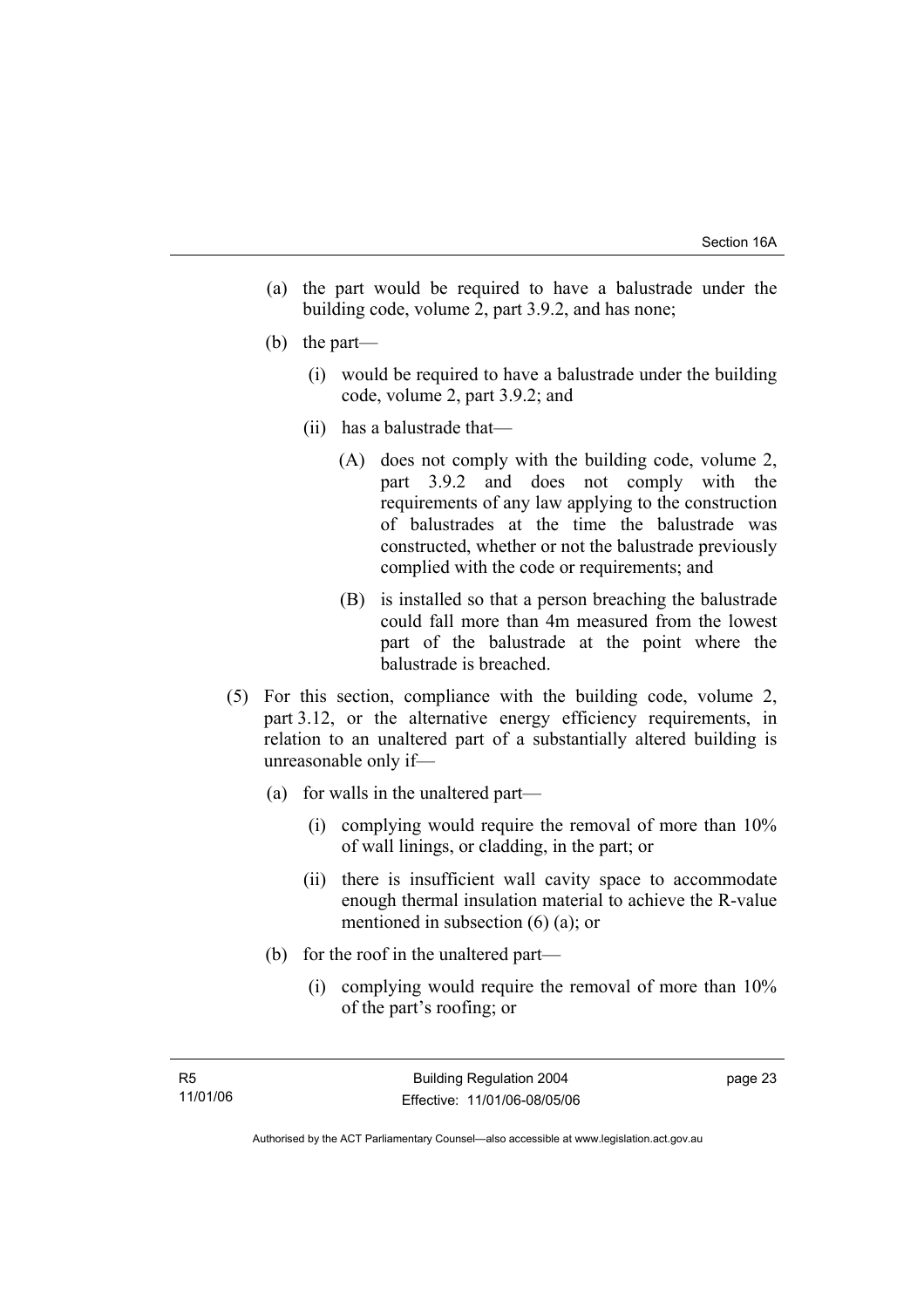- (ii) there is insufficient roof cavity space to accommodate enough thermal insulation material to achieve the R-value mentioned in subsection (6) (b).
- (6) The unaltered part of a substantially altered building complies with the alternative energy efficiency requirements if it complies with each of the following:
	- (a) the exterior walls of the building have a total R-value of R2.0 or more;
	- (b) the roof of the building has a total R-value of R4.0 or more.
- (7) In this section:

*flight* means part of a stair with a continuous series of risers, including risers of winders, not interrupted by a landing or floor.

*going* means the horizontal dimension from the front to the back of a tread less any overhang from the next tread above.

*riser* means the height between the consecutive treads.

*R*-value means the thermal resistance  $(m^2K/W)$  of a component calculated by dividing its thickness by its thermal conductivity.

*tapered tread* means a stair tread with a walking area that grows smaller towards one end.

*total R-value*, of walls or a roof, means the total of the R-values of each component of the walls or roof.

*winders* means treads within a straight flight that are used to change direction of the stair.

**17 Significantly different from plan amendment—Act, s 32 (4)** 

 (1) A building built to amended plans (the *new building*) is significantly different from a building built to the unamended plans (the *old building*) if—

R5 11/01/06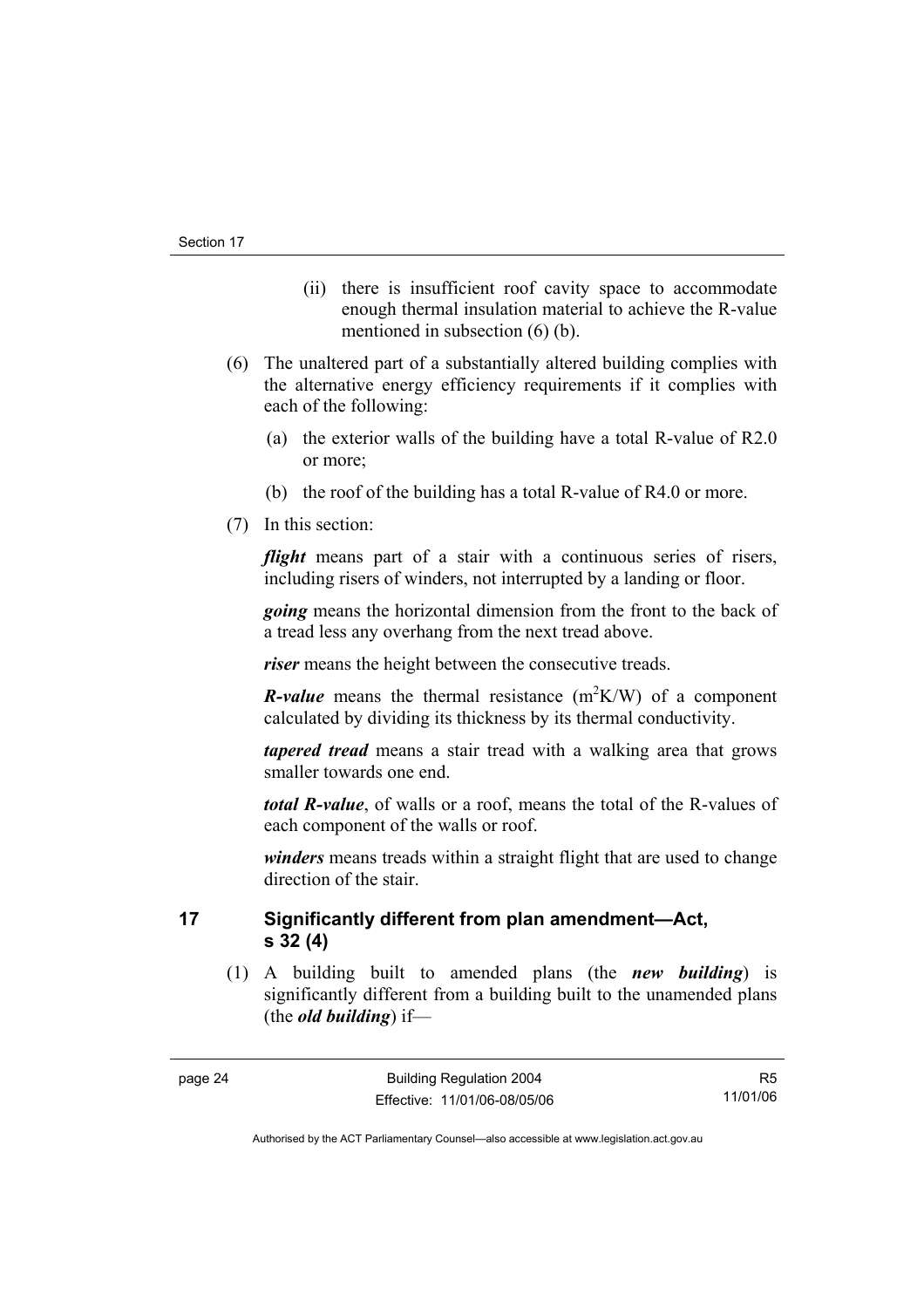- (a) the floor area, roof area or volume of the new building has increased or decreased by more than 1%; or
- (b) the new building is not same class of building as the old building; or
- (c) if the old building had parts that are not of the same class of building—
	- (i) the position of the parts in the new building has changed; or
	- (ii) the floor area, roof area or volume of the parts in the new building has increased or decreased by more than 1%; or
- (d) any dimension of the perimeter of the new building, including the perimeter of the building's footprint or an elevation, has changed by more than 1%; or
- (e) the type of material to be used in the new building to form a structural element, roof, floor or external wall cladding has changed; or
- (f) the number of storeys or buildings in the new building has changed.

#### **Example of change of dimension**

The height of the building increases from 3m to 3.5m. The change of the dimension is more than 1%.

*Note* An example is part of the regulation, is not exhaustive and may extend, but does not limit, the meaning of the provision in which it appears (see Legislation Act, s 126 and s 132).

## **18 Considerations about whether work done in proper way— Act, s 42 (2)**

In deciding whether building work has been done in a proper way, the following considerations must be taken into account: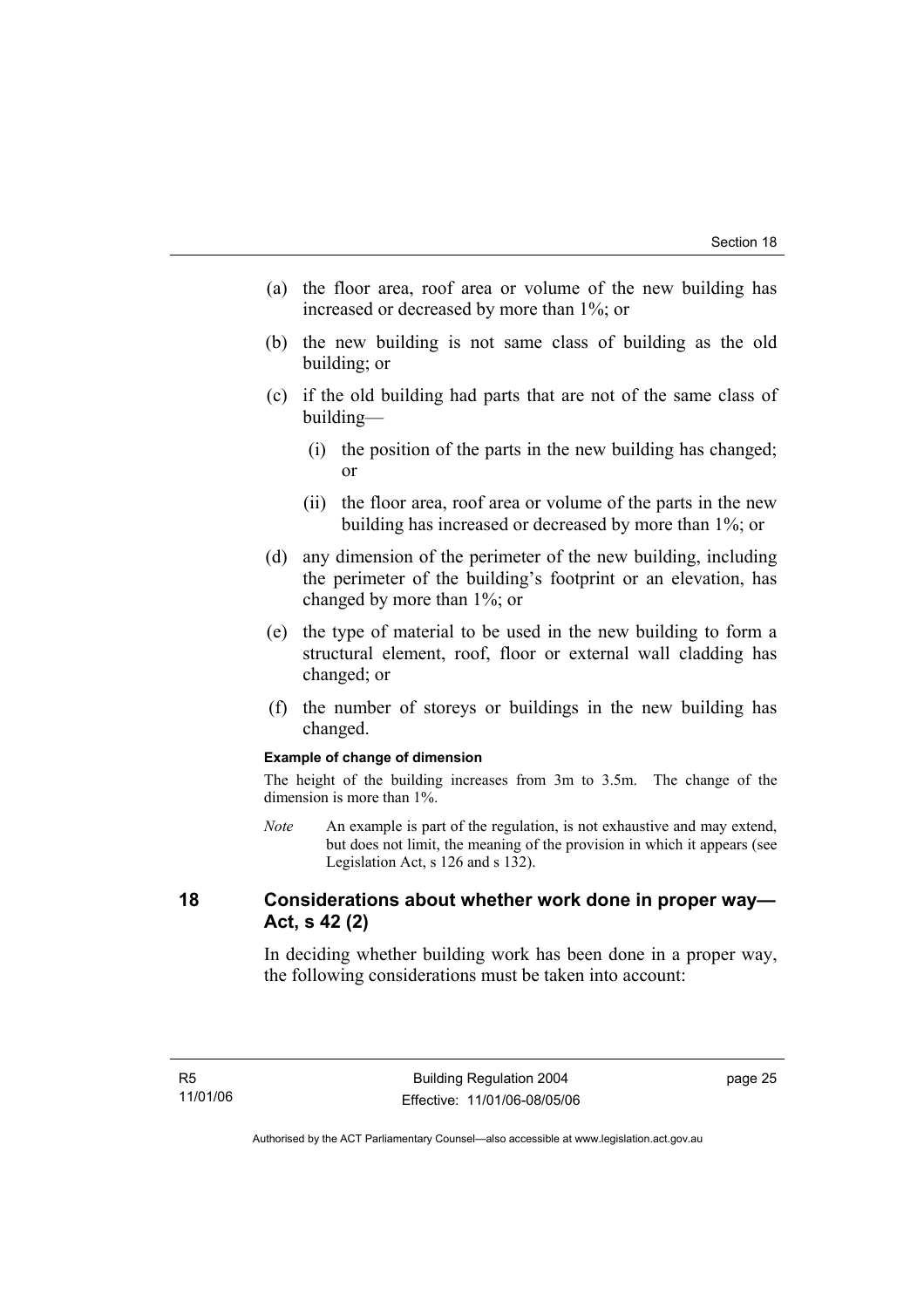(a) whether the work uses a product or system in accordance with any accessible instructions, directions, guidelines or suggestions of the maker or seller of the product or system;

#### **Examples of instructions that are not accessible**

- 1 instructions not in English
- 2 an information leaflet printed 10 years ago that is now unavailable
- *Note* An example is part of the regulation, is not exhaustive and may extend, but does not limit, the meaning of the provision in which it appears (see Legislation Act, s 126 and s 132).
- (b) whether the work is in accordance with any relevant rules or guidelines published by Standards Australia;
- (c) whether, as part of the work, a product or system is being, or has been, used in a way that a reasonable person would expect is contrary to the intended use of the product or system;
- (d) whether, as part of the work, a product or system is being, or has been, used in a way that the maker has given written notice will void the maker's warranty;

#### **Example of use**

Installing roof sheeting so it is level at any point is use in a way that a reasonable person would expect to be contrary to the intended use of the sheeting if the manufacturer's published literature indicates that the sheeting's warranty is voided if the sheeting is installed at a fall of less than 1°off level.

- (e) whether a reasonable person doing the work would know or reasonably suspect that the use of a product or system in a particular way would cause more instability, or affect the durability or soundness of the product or system or of the building work than if the product or system were used appropriately;
- (f) how reasonable it is in all the circumstances for the user of a product or system to rely on the maker's statement that the product or system complies with a stated standard;

R5 11/01/06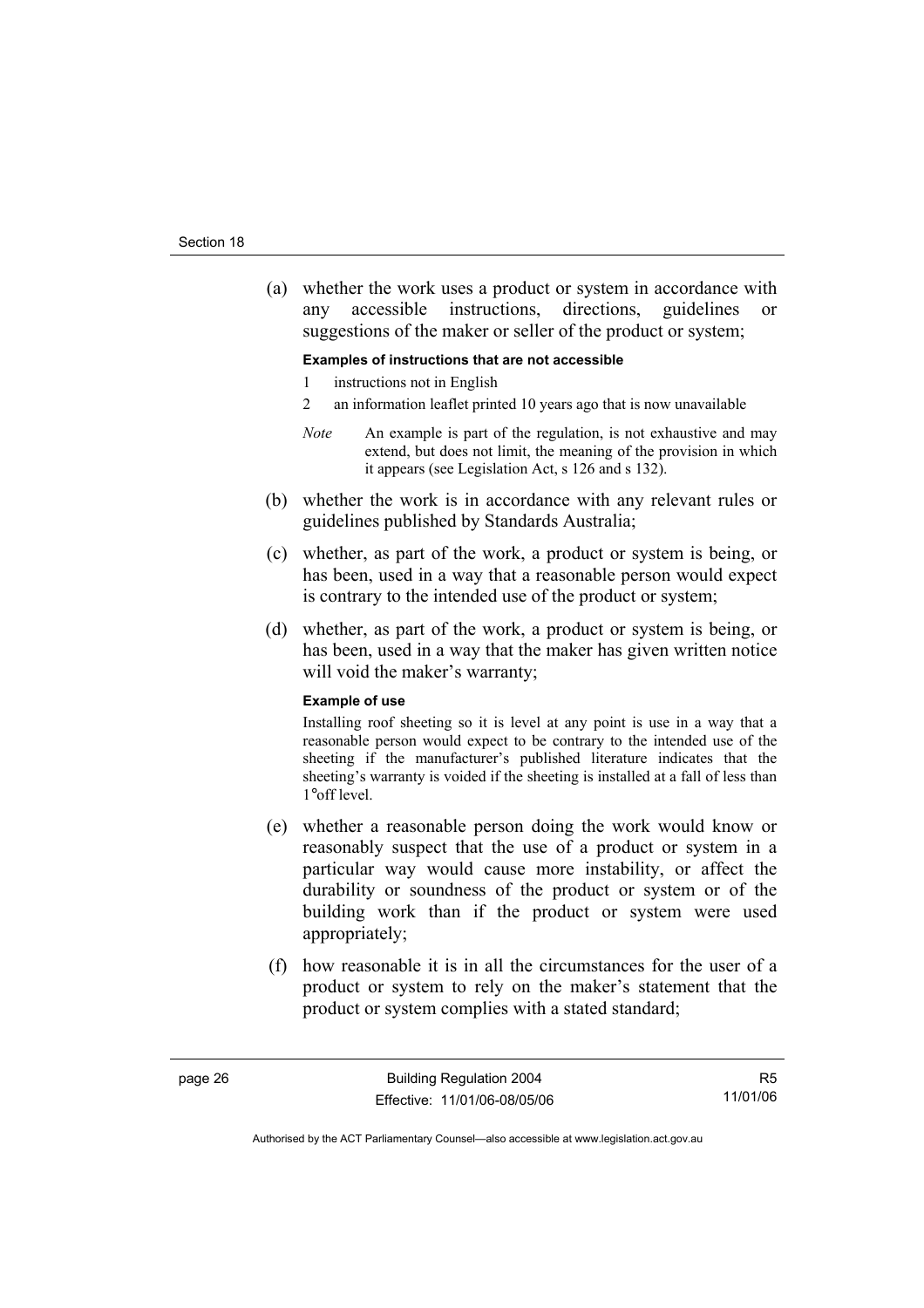(g) whether the building work contravenes the Act or another territory law.

## **19 Considerations about whether work done in skilful way— Act, s 42 (2)**

In deciding whether building work has been done in a skilful way, consideration must be taken of whether the work has been carried out to completion with enough care so that it does not have to be redone to adequately serve its intended purpose or comply with the Act.

#### **Examples**

- 1 A timber stairway was built. Its elements were glued and nailed together permanently. The top step was too high to comply with a relevant provision of the building code. The step had to be disassembled or removed to rectify that noncompliance. The building of the step was not done in a skilful way.
- 2 The potential noncompliance in the step mentioned in example 1 was noticed before the components of the step were permanently fastened together. It was adjusted to ensure it complied with the building code without having to undo or redo any completed building work. That noncompliance and adjustment do not indicate that the building of the stair was not done in a skilful way.
- *Note* An example is part of the regulation, is not exhaustive and may extend, but does not limit, the meaning of the provision in which it appears (see Legislation Act, s 126 and s 132).

## **20 Stages of building work—Act, s 43 (1)**

*Note* The Act, s 43 (2) requires certain things to be done before building work proceeds beyond the dampcourse level of a building.

The prescribed stages of building work are—

 (a) completion of excavation, placement of formwork and placement of steel reinforcing for the footings before any concrete for the footings is poured;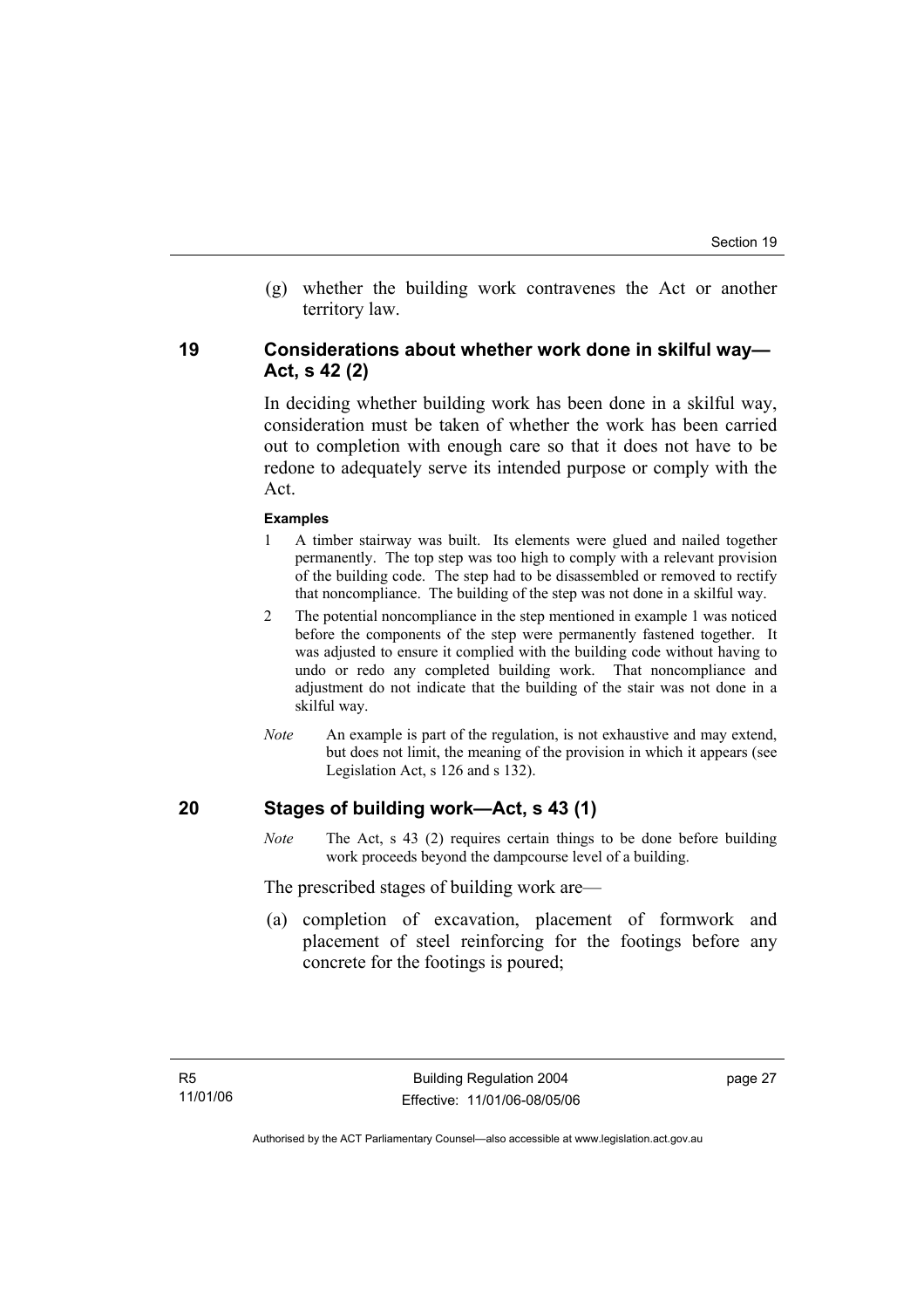- (b) completion of the structural framework and, for a class 1 or class 10 building, before the placement of any internal lining; and
- (c) for a class 1 or class 10 building—completion of placement of formwork, and placement of steel reinforcing, for any reinforced concrete member before any concrete for the member is poured; and
- (d) for a building other than a class 1 or class 10 building completion of any reinforced concrete member, before any concrete for the member is poured, stated by the certifier in the relevant building approval; and
- (e) completion of the building work approved in the relevant building approval.

## **21 Alternative to new survey plan—Act, s 43 (2) (a) (ii)**

- (1) This section applies to building work if—
	- (a) the work is only in relation to an extension or alteration of an existing class 1 or class 10 building (the *original building*); and
	- (b) any building resulting from the work is to be located completely on the same parcel of land (the *original land*) where the original building is.
- (2) A plan (the *original survey plan*) signed by a registered surveyor is prescribed in relation to building work if—
	- (a) the original survey plan contains sufficient information to allow the certifier to form an accurate opinion about whether the building work complies with the Act, section 43 (2) (b); and
	- (b) the arrangement of the boundaries of the original land, and location and levels of the original building, have not changed since the original survey plan was made; and

R5 11/01/06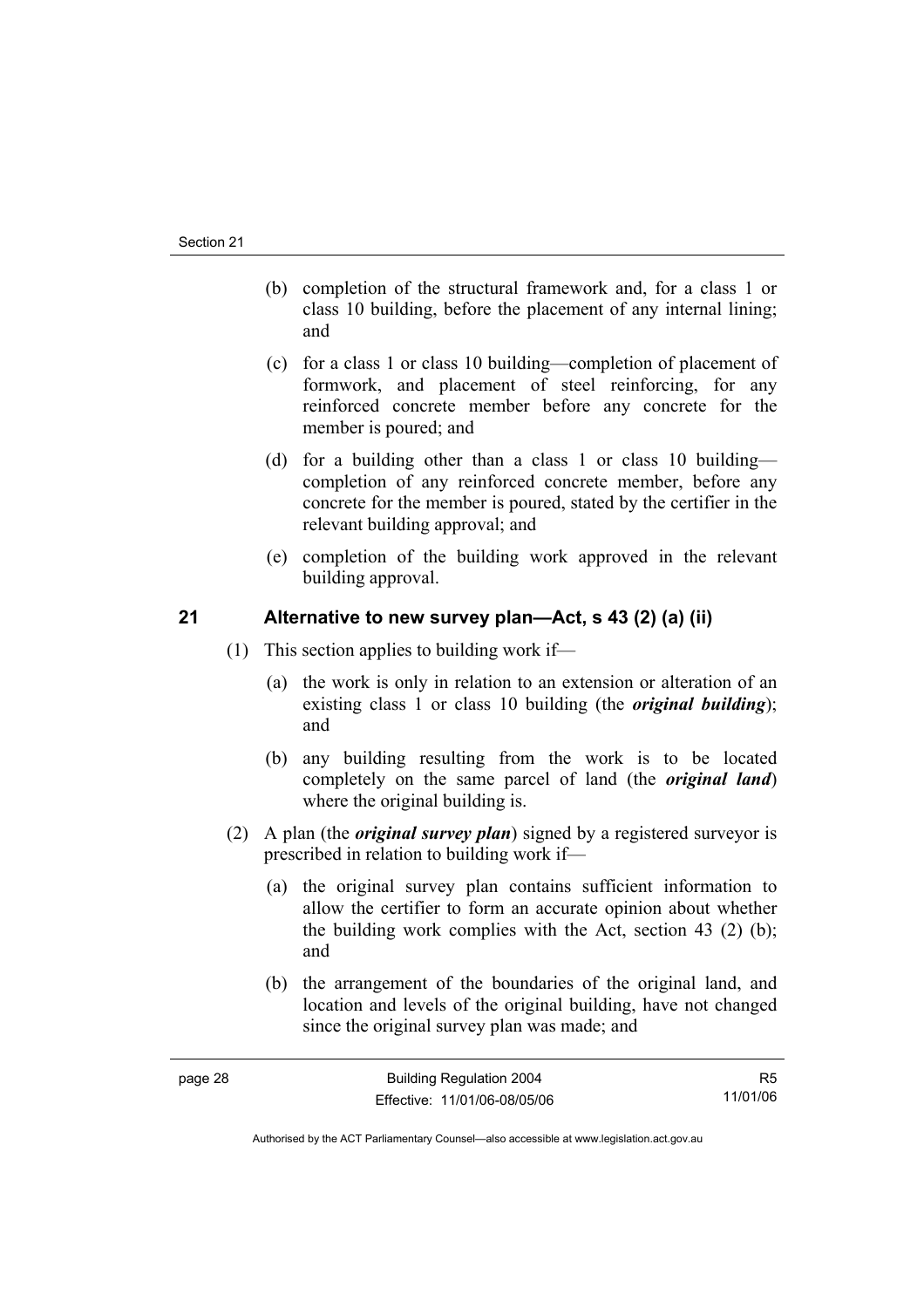(c) no building on which the work is to be carried out is, or building resulting from the work is to be, situated closer than 100mm away from the boundary of the parcel of land.

## **22 Consent or approval on completion of building work— Act, s 48 (2) (d)**

The following consents or approvals are prescribed:

- (a) if an approval for building work given under the Land Act is subject to a condition—the approval of the chief planning executive to the way in which the condition has been satisfied;
- (b) approval of the installation of any fire appliance in the new building or new part of the building by the chief officer (fire brigade) or the chief officer (rural fire service);
- (c) approval under the *Scaffolding and Lifts Regulation 1950*, section 21.

## **23 Residential building work to which Act, pt 6 does not apply**

The Act, part 6 (Residential buildings—statutory warranties, insurance and fidelity certificates) does not apply in relation to residential building work if the cost of the work is less than \$12 000.

## **24 End of statutory warranties—Act, s 88 (4)**

- (1) The prescribed period for the end of a warranty is—
	- (a) for residential building work in relation to a structural element—6 years after the completion day for the work; and
	- (b) for residential building work in relation to a non-structural element—2 years after the completion day for the work.
- (2) In this section:

*non-structural element*, of a building, means a component of the building that is not a structural element.

| - R5     | <b>Building Regulation 2004</b> | page 29 |
|----------|---------------------------------|---------|
| 11/01/06 | Effective: 11/01/06-08/05/06    |         |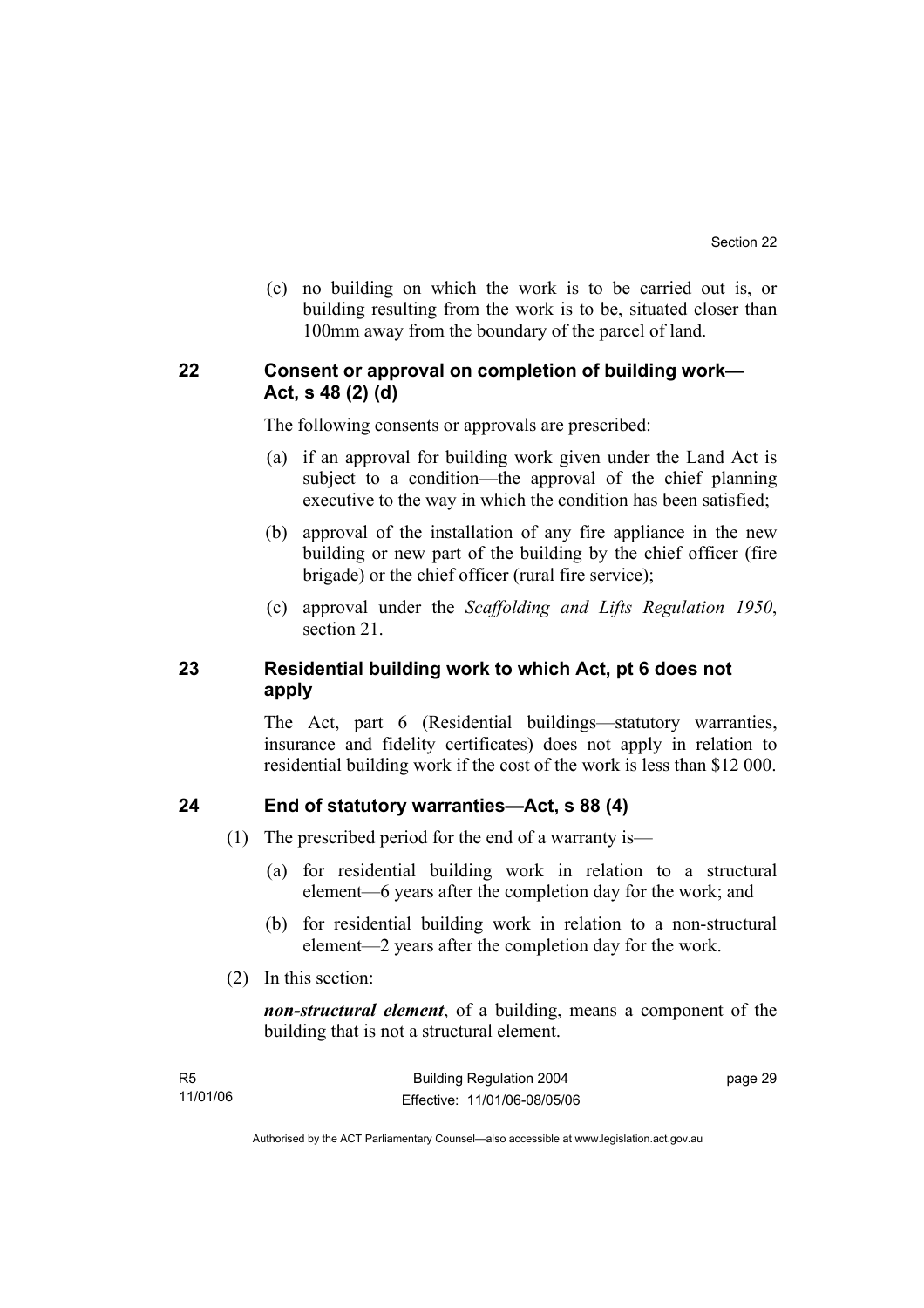*structural element*, of a building, means—

- (a) an internal or external load-bearing component of the building that is essential to the stability of the building or any part of it; or
- (b) any component (including weatherproofing) forming part of the external walls or roof of the building.

#### **Examples for par (a)**

a foundation, floor, wall, roof, column or beam

*Note* An example is part of the regulation, is not exhaustive and may extend, but does not limit, the meaning of the provision in which it appears (see Legislation Act, s 126 and s 132).

## **25 Residential building work minimum insurance—Act, s 90 (1) (b)**

The prescribed amount for insurance cover is \$85 000.

## **26 Residential building work period of insurance—Act, s 90 (1) (c) and (d)**

The prescribed period is 5 years.

## **27 Residential building work period for claims—Act, s 90 (1) (i)**

The prescribed period is 90 days.

## **28 Amount insurer not liable for—Act, s 91 (1)**

The prescribed amount is \$500.

## **29 If builder defaults and work less than deposit paid—Act, s 93 (3) (b)**

The prescribed amount is \$10 000.

R5 11/01/06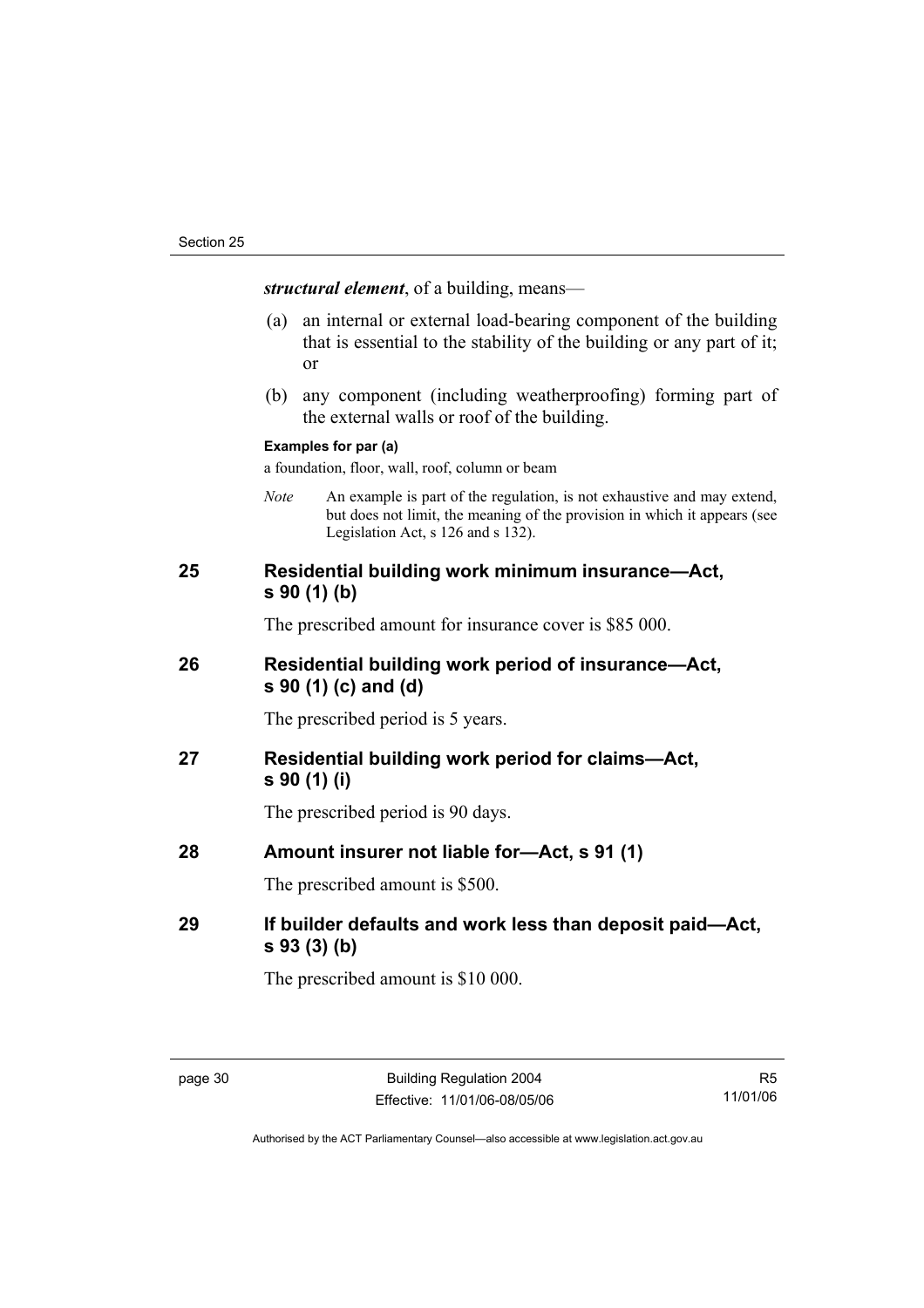## **29A Building code—Act, s 136 (4)**

- (1) For the building code, an area of non-urban land is a bushfire-prone area.
- (2) In this section:

*national capital plan* means the national capital plan under the *Australian Capital Territory (Planning and Land Management) Act 1988* (Cwlth), part 3.

### *non-urban land* means—

- (a) territory land subject to 1 or more of the following land use policies under the territory plan, part B (Land use policies):
	- (i) broadacre;
	- (ii) rural;
	- (iii) hills, ridges and buffer areas;
	- (iv) river corridors;
	- (v) mountains and bushlands;
	- (vi) plantation forestry;
	- (vii) major roads; or
- (b) land that is not subject to any of the following land use categories under the national capital plan:
	- (i) urban area;
	- (ii) industrial centre;
	- (iii) Lake Burley Griffin and foreshores.

## **30 Appealable decisions and relevant people—Act, s 146 (5)**

 (1) The following decisions of the construction occupations registrar are *appealable decisions*: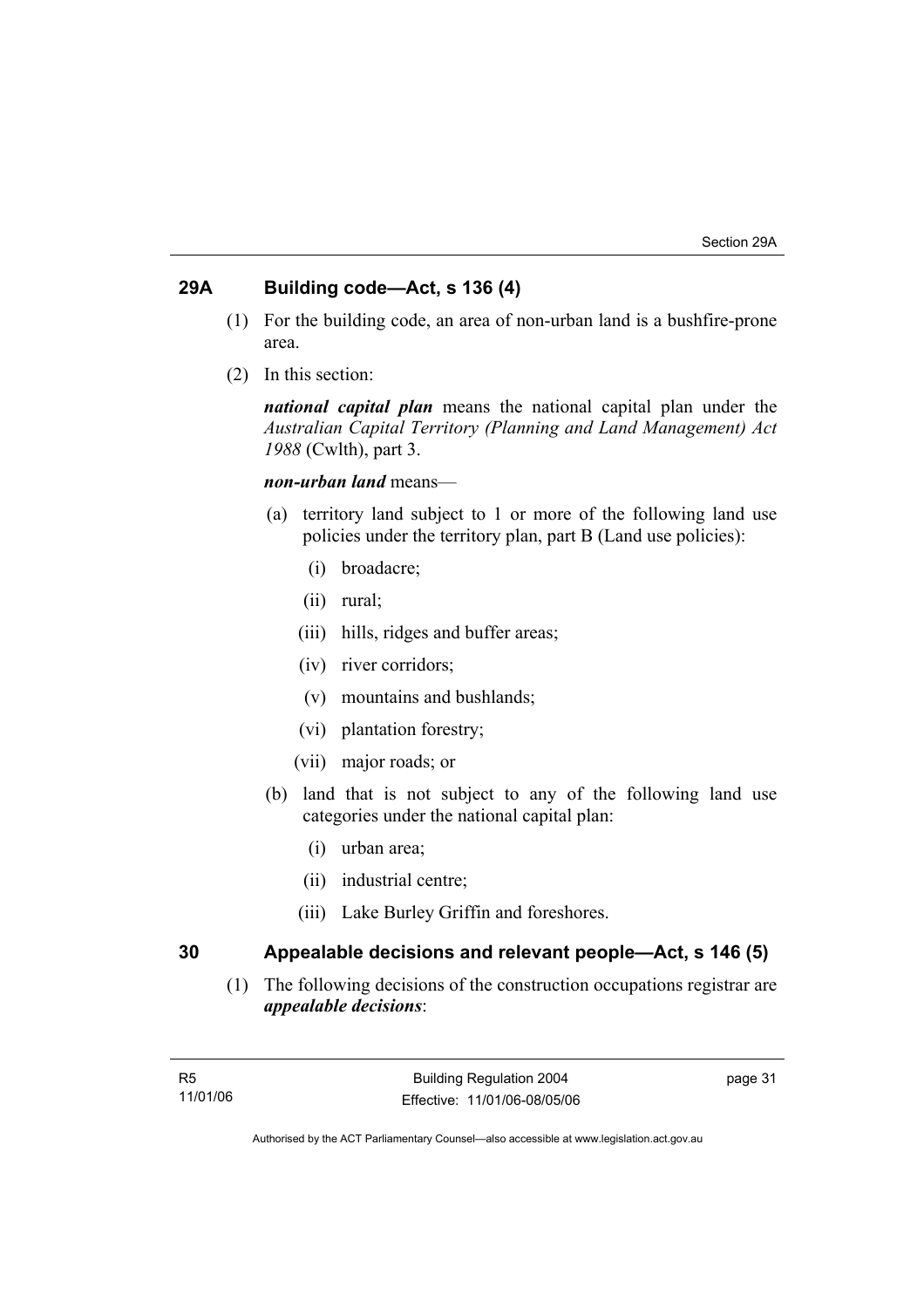- (a) refusing to approve a certifier's resignation under the Act, section 19 $(3)$  $(a)$ ; or
- (b) refusing to appoint a government certifier for building work under the Act, section 20 (4); or
- (c) refusing to extend or further extend a period under the Act, section 36 (2) (Period for which approvals operate); or
- (d) issuing a stop notice under the Act, section 53; or
- (e) issuing a notice under the Act, section 58 (2) or (4) (Further notices relating to stop notices) or section 62 (1) (Notice to carry out building work); or
- (f) refusing to issue a certificate of occupancy under the Act, section 69 (1), (2) or (3) or a certificate under the Act, section 71 (Certificate for building work involving demolition) or section 72 (Certificate for building work involving erection of structure); or
- (g) refusing to issue a certificate of regularisation to a person other than the Territory or the Commonwealth under the Act, section 75; or
- (h) refusing to give an approval under the Act, section 77 (3) (Use of buildings restricted); or
- (i) working out the cost of building work under the Act, section 86 $(1)$  $(b)$  $(ii)$ ; or
- (i) refusing to give an approval under the Act, section 90  $(1)$  (i) (Complying residential building work insurance).
- (2) Each of the following is the *relevant person* for the appealable decision to which it relates:
	- (a) for a decision mentioned in subsection  $(1)$  (a)—to the certifier; or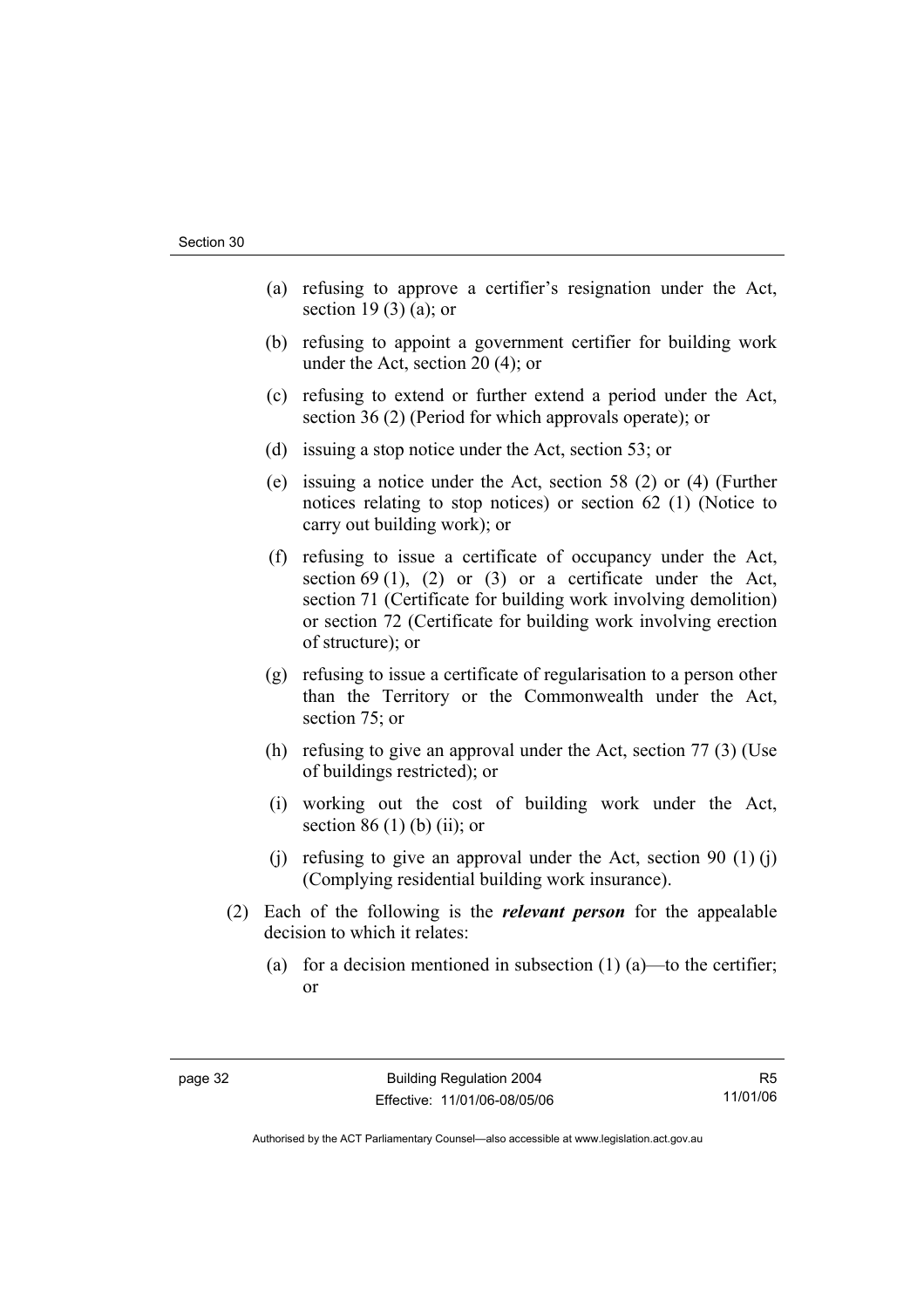- (b) for a decision mentioned in subsection  $(1)$  (b)—to the applicant for the appointment of a government certifier; or
- (c) for a decision mentioned in subsection  $(1)$  (c)—to the applicant for the extension; or
- (d) for a decision mentioned in subsection  $(1)$   $(d)$ —to the person carrying out the building work; or
- (e) for a decision mentioned in subsection (1) (e)—to the person required to carry out the stated building work; or
- (f) for a decision mentioned in subsection (1) (f) or  $(g)$ —to the applicant for the certificate; or
- (g) for a decision mentioned in subsection  $(1)$  (h) or  $(i)$ —to the applicant for approval; or
- (h) for a decision mentioned in subsection  $(1)$  (i)—the builder.

## **32 Modifications of Act, pt 11—Act, s 179**

The Act is modified by inserting the following section:

## **164C Prudential standards**

The prudential standards under the *Building Act 1972* (repealed) are taken to be the prudential standards under this Act.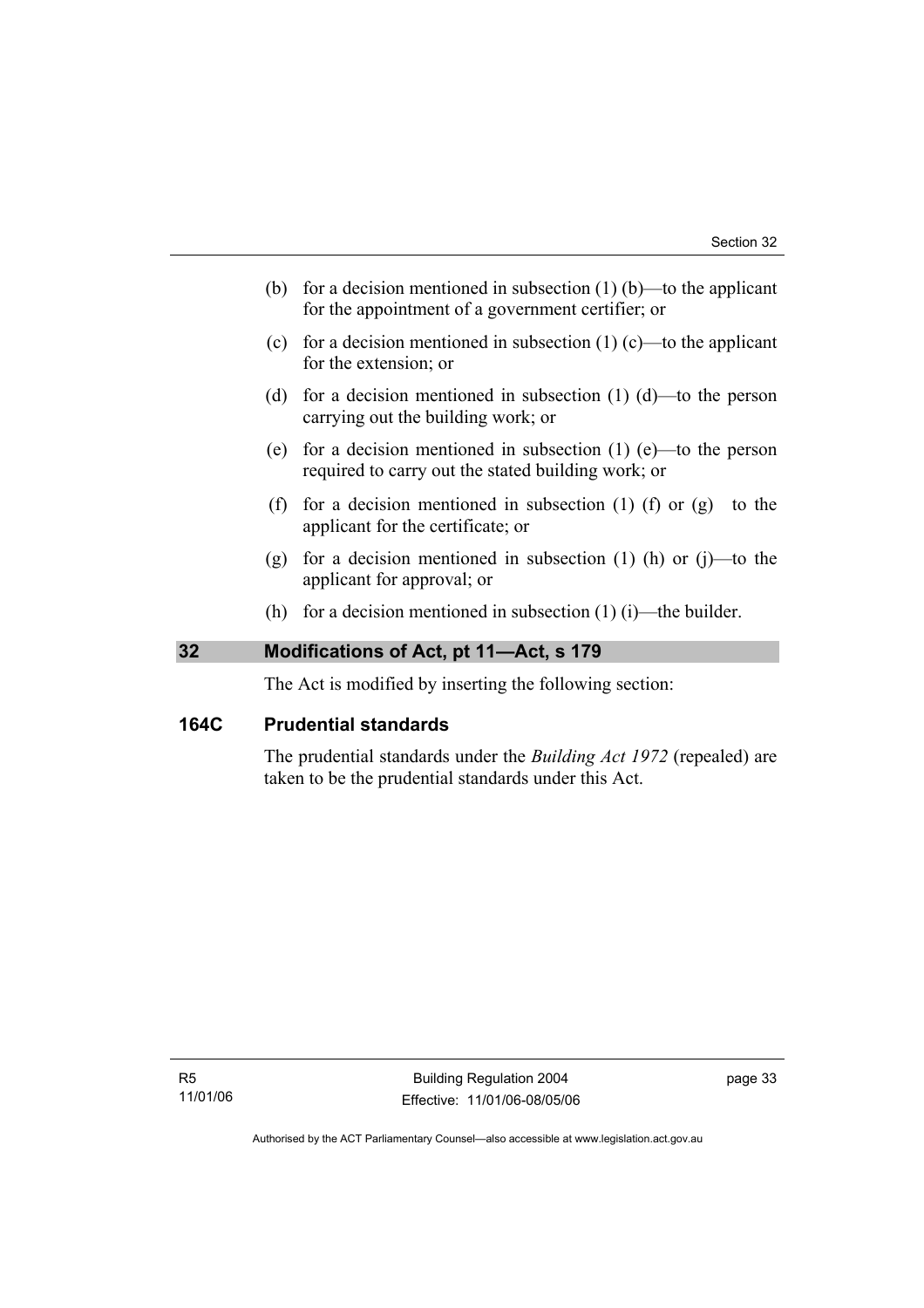## **Dictionary**

(see s 2)

*Note 1* The Legislation Act contains definitions and other provisions relevant to this regulation.

*Note 2* For example, the Legislation Act, dict, pt 1, defines the following terms:

- chief executive
- may (see s  $146$ )
- person
- under.
- *Note 3* Terms used in this regulation have the same meaning that they have in the *Building Act 2004* (see Legislation Act, s 148). For example, the following terms are defined in the *Building Act 2004*, dict:
	- alteration
	- building code
	- building work
	- certificate of regularisation
	- class
	- Land Act
	- structure.

*AS 1684* means the Australian Standard 1684 (Residential timberframed construction—design criteria) as in force from time to time.

*AS 2870* means the Australian Standard 2870 (Residential slabs and footings—construction) as in force from time to time.

*AS 3533* means the Australian Standard 3533 (Amusement rides and devices—design and construction) as in force from time to time.

*AS 3623* means the Australian Standard 3623 (Domestic metal framing) as in force from time to time.

*AS 3700* means the Australian Standard 3700 (Masonry structures) as in force from time to time.

*asbestos*—see the *Dangerous Substances Act 2004*, section 47A.

| page 34 | <b>Building Regulation 2004</b> |          |
|---------|---------------------------------|----------|
|         | Effective: 11/01/06-08/05/06    | 11/01/06 |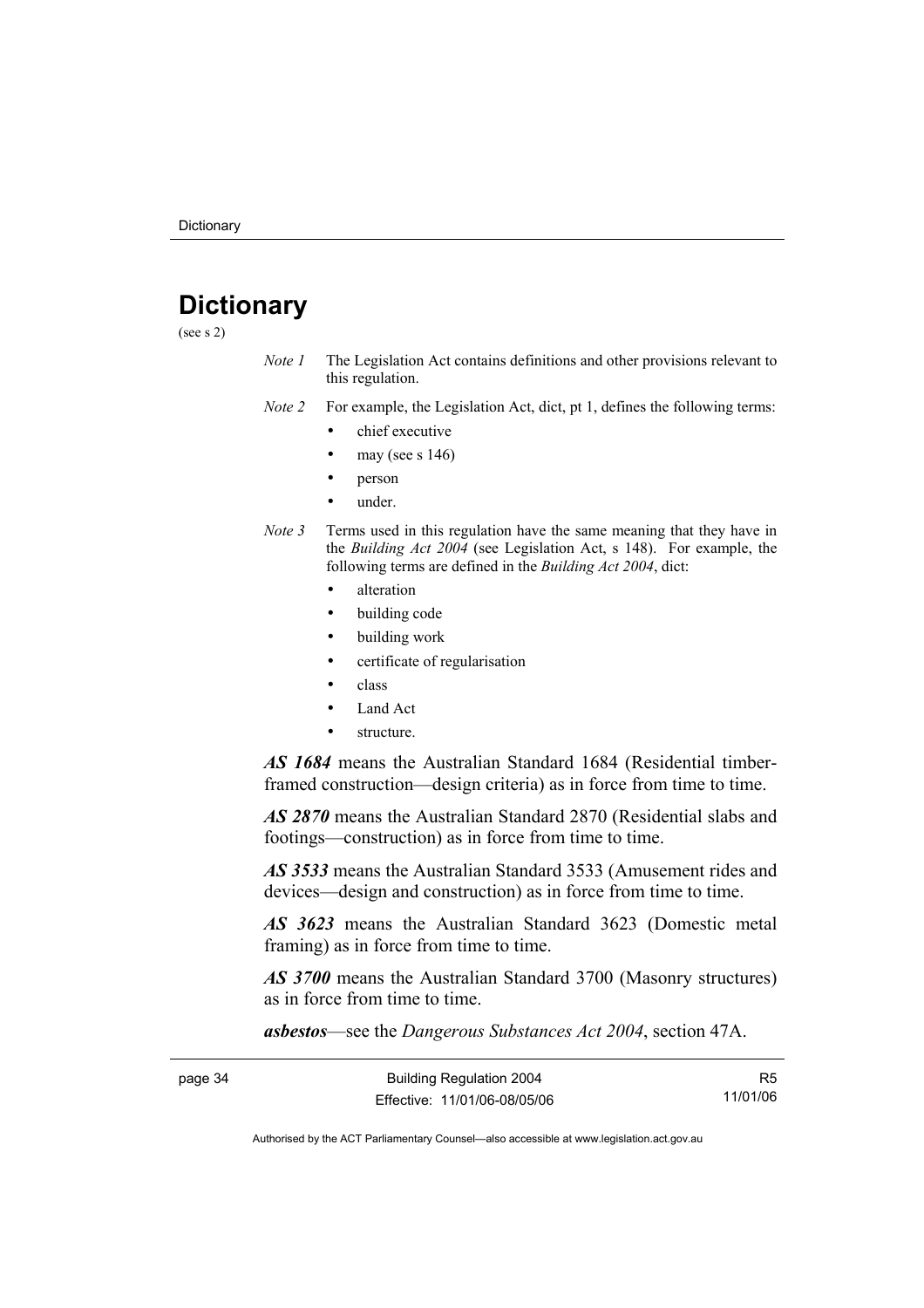## **Endnotes**

## **1 About the endnotes**

Amending and modifying laws are annotated in the legislation history and the amendment history. Current modifications are not included in the republished law but are set out in the endnotes.

Not all editorial amendments made under the *Legislation Act 2001*, part 11.3 are annotated in the amendment history. Full details of any amendments can be obtained from the Parliamentary Counsel's Office.

Uncommenced amending laws and expiries are listed in the legislation history and the amendment history. These details are underlined. Uncommenced provisions and amendments are not included in the republished law but are set out in the last endnote.

If all the provisions of the law have been renumbered, a table of renumbered provisions gives details of previous and current numbering.

The endnotes also include a table of earlier republications.

| $am = amended$<br>$amdt = amendment$<br>$ch = chapter$<br>$def = definition$<br>$dict = dictionary$<br>disallowed = disallowed by the Legislative<br>Assembly<br>$div = division$<br>$exp = expires/expired$<br>$Gaz = gazette$<br>$hdg =$ heading<br>$IA = Interpretation Act 1967$<br>$ins = inserted/added$<br>$LA =$ Legislation Act 2001<br>$LR =$ legislation register<br>LRA = Legislation (Republication) Act 1996<br>$mod = modified/modification$ | $ord = ordinance$<br>orig = original<br>par = paragraph/subparagraph<br>$pres = present$<br>$prev = previous$<br>$(\text{prev}) = \text{previously}$<br>$pt = part$<br>$r = rule/subrule$<br>$renum = renumbered$<br>$reloc = relocated$<br>$R[X]$ = Republication No<br>$RI =$ reissue<br>$s = section/subsection$<br>$sch = schedule$<br>$sdiv = subdivision$<br>$sub =$ substituted<br>SL = Subordinate Law |
|-------------------------------------------------------------------------------------------------------------------------------------------------------------------------------------------------------------------------------------------------------------------------------------------------------------------------------------------------------------------------------------------------------------------------------------------------------------|----------------------------------------------------------------------------------------------------------------------------------------------------------------------------------------------------------------------------------------------------------------------------------------------------------------------------------------------------------------------------------------------------------------|
| $o = order$                                                                                                                                                                                                                                                                                                                                                                                                                                                 | underlining = whole or part not commenced                                                                                                                                                                                                                                                                                                                                                                      |
| om = omitted/repealed                                                                                                                                                                                                                                                                                                                                                                                                                                       | or to be expired                                                                                                                                                                                                                                                                                                                                                                                               |

## **2 Abbreviation key**

R5 11/01/06

Building Regulation 2004 Effective: 11/01/06-08/05/06 page 35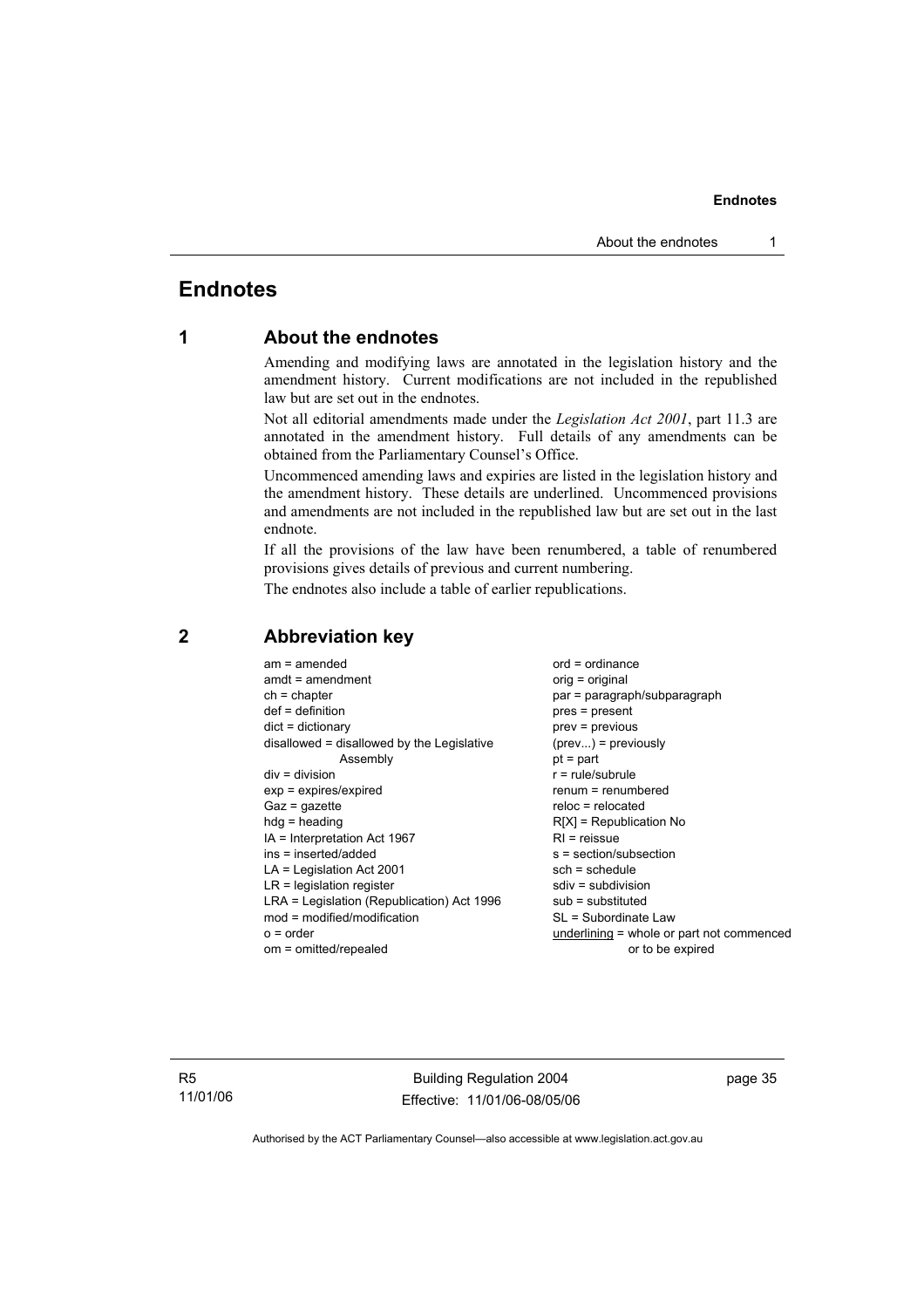3 Legislation history

## **3 Legislation history**

This regulation was made as part of the *Building Act 2004* (see A2004-11, s 177 and sch 1).

This regulation was originally the *Building Regulations 2004*. It was renamed under the *Legislation Act 2001*.

#### **Building Regulation 2004 SL2004-34**

taken to have been notified LR 26 March 2004 (A2004-11,

s 177 (3) (a))

s 1 taken to have commenced 26 March 2004 (LA s 75 (1))

remainder commenced 1 September 2004 (A2004-11, s 177 (3) (b))

#### as amended by

### **Emergencies Act 2004 A2004-28 sch 3 pt 3.2**

notified LR 29 June 2004

s 1, s 2 commenced 29 June 2004 (LA s 75 (1)) sch 3 pt 3.2 commenced 1 September 2004 (s 2 (2) and see Building Act 2004 A2004-11, s 2 and Construction Occupations (Licensing) Act 2004 A2004-12, s 2 and CN2004-8)

#### **Dangerous Substances (Asbestos) Amendment Act 2004 A2004-66 sch 1 pt 1.2**

notified LR 31 August 2004 s 1, s 2 commenced 31 August 2004 (LA s 75 (1)) sch 1 pt 1.2 commenced 1 September 2004 (s 2 (2))

#### **Building Amendment Regulations 2004 (No 1) SL2004-46**

notified LR 8 September 2004 s 1, s 2 commenced 8 September 2004 (LA s 75 (1)) remainder commenced 9 September 2004 (s 2)

#### **Construction Occupations Legislation Amendment Act 2005 A2005-34 sch 1 pt 1.2**

notified LR 6 July 2005 s 1, s 2 commenced 6 July 2005 (LA s 75 (1)) sch 1 pt 1.2 commenced 27 July 2005 (s 2)

R5 11/01/06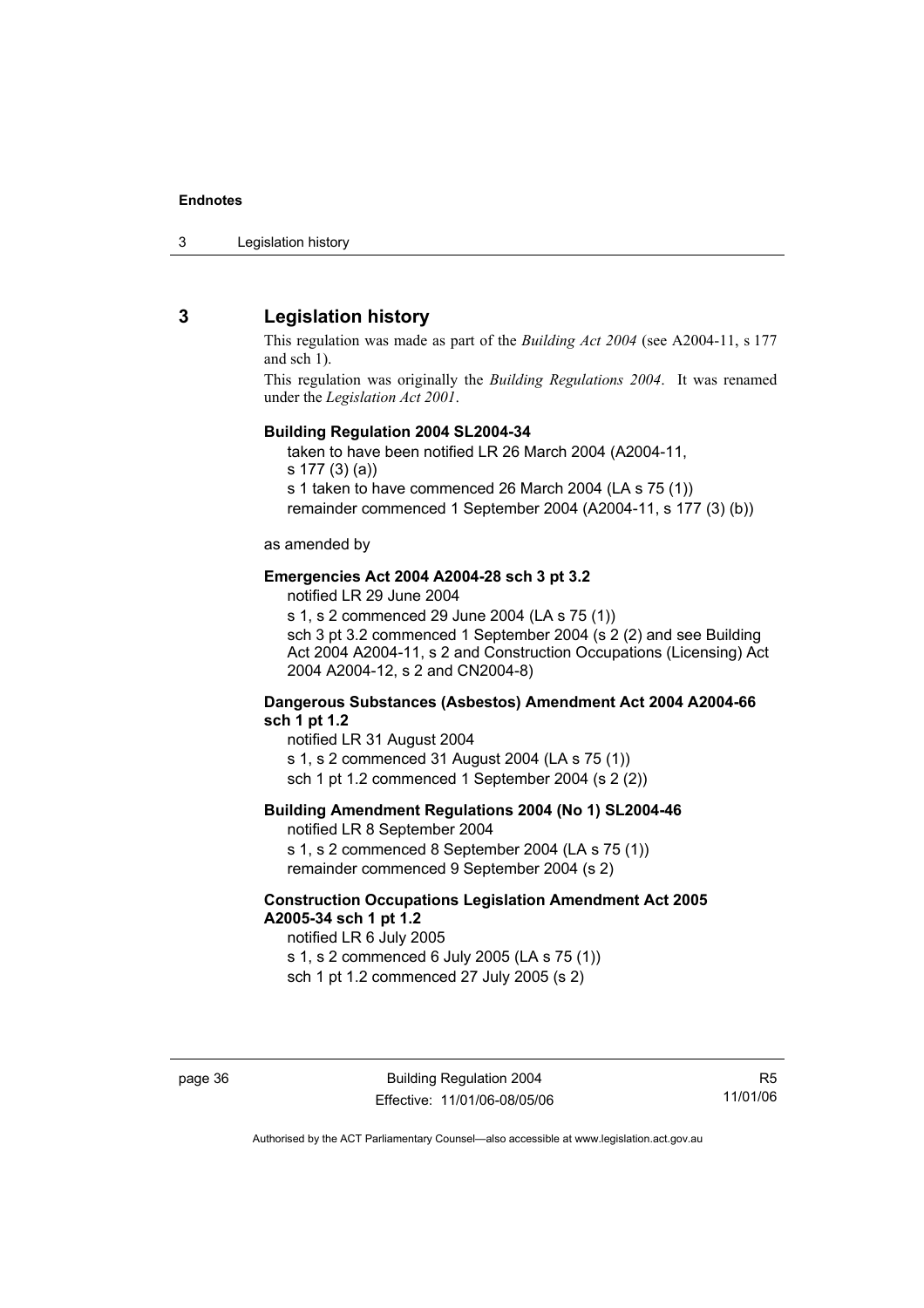**Statute Law Amendment Act 2005 (No 2) A2005-62 sch 3 pt 3.2**  notified LR 21 December 2005 s 1, s 2 commenced 21 December 2005 (LA s 75 (1)) sch 3 pt 3.2 commenced 11 January 2006 (s 2 (1)) **4 Amendment history Name of regulation**  s 1 am R3 LA **Meaning of** *building work***—Act, s 6 (2) (a) and (b)**  s 4A ins A2004-66 amdt 1.2 am A2005-34 amdt 1.16 **Meaning of** *specialist building work***—Act, s 9 (b)**  s 4B ins A2004-66 amdt 1.2 am A2005-34 amdt 1.16 **Exempt buildings—Act, s 12**  s 5 am SL2004-46 s 4 **Building approval for asbestos removal—Act, s 26 (3)**  s 12A ins A2004-66 amdt 1.3 am A2005-34 amdt 1.16 **Requirements for plans for asbestos removal—Act, s 27 (1) (a)**  s 14A ins A2004-66 amdt 1.4 am A2005-34 amdt 1.16 **Consultation and consent—Act, s 27 (1) (b)**  s 15 am A2004-28 amdt 3.2 **Substantial alteration—Act, s 29 (2) (a)**  s 16 hdg sub A2005-34 amdt 1.17<br>s 16 straam A2005-34 amdt 1.18 am A2005-34 amdt 1.18 **Unaltered parts that need not comply with building code—Act, s 29 (2) (b)**  s 16A ins A2005-34 amdt 1.19 am A2005-62 amdt 3.70 **Consent or approval on completion of building work—Act, s 48 (2) (d)**  s 22 am A2004-28 amdt 3.3 **Building code—Act, s 136 (4)**  s 29A ins A2004-28 amdt 3.4 **Expiry of definition of** *asbestos* s 31 ins A2004-66 amdt 1.5 om A2005-34 amdt 1.20

R5 11/01/06

Building Regulation 2004 Effective: 11/01/06-08/05/06 page 37